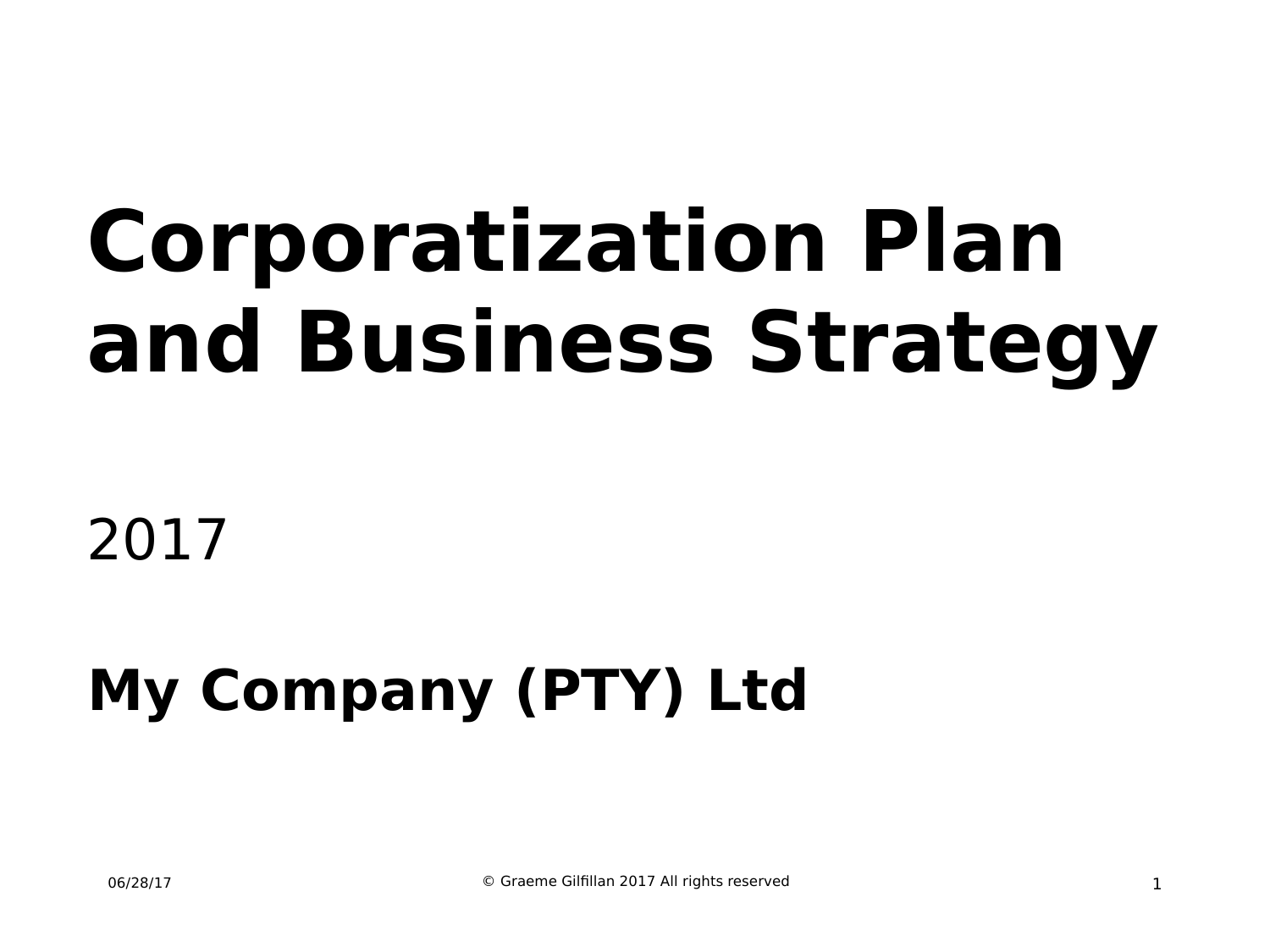# Four Phase Process

There are four phases to deal with in setting up the business, as follows:-

#### A. Set up

This is a one-time process made up of two parts. The next two phases cannot be dealt with without completing both parts.

#### B. Separation

This concerns the separation of the self from the business of the self (so to speak) from a practical and cost point of view. It is initiated by considering the basic business operating structure and applying a cost-up approach as opposed to an income down approach

#### C. Administration & Operations

This concerns the ongoing process of issues that need dealing with on a daily, weekly, monthly and annual basis. They primarily relate to the actions engaged in to support the business effort and typically may involve such issues as maintaining the schedule, paper traffic and communication between all parties involved, internally and externally

#### D. Exploitation

This is an ongoing process of issues that relate to deals on all areas where high income opportunities exist, with particular emphasis the Management Agreement, the Artist Agreement, Collective Management Organizations (CMOs e.g. SAMRO, SAMPRA etc), the Publishing Agreement and others – 5 income sources in total.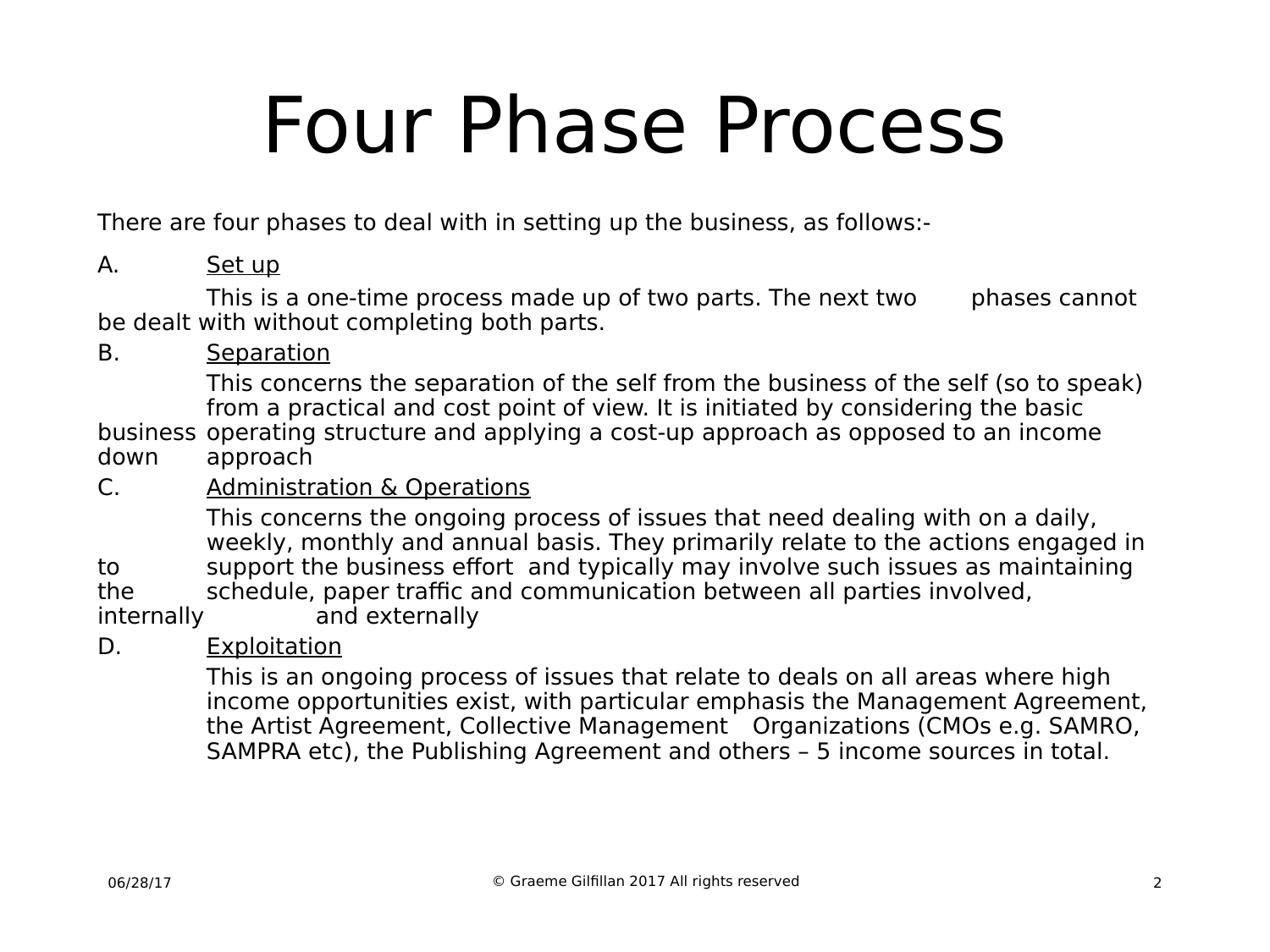# Set-up Phase - Part 1

- Setup (PTY) Ltd entity.
- Appoint Book-keepers and Auditors
- Do Corporatization plan
- Tax Advice/Assessment
- Company stamp
- Set up company bank account(s)











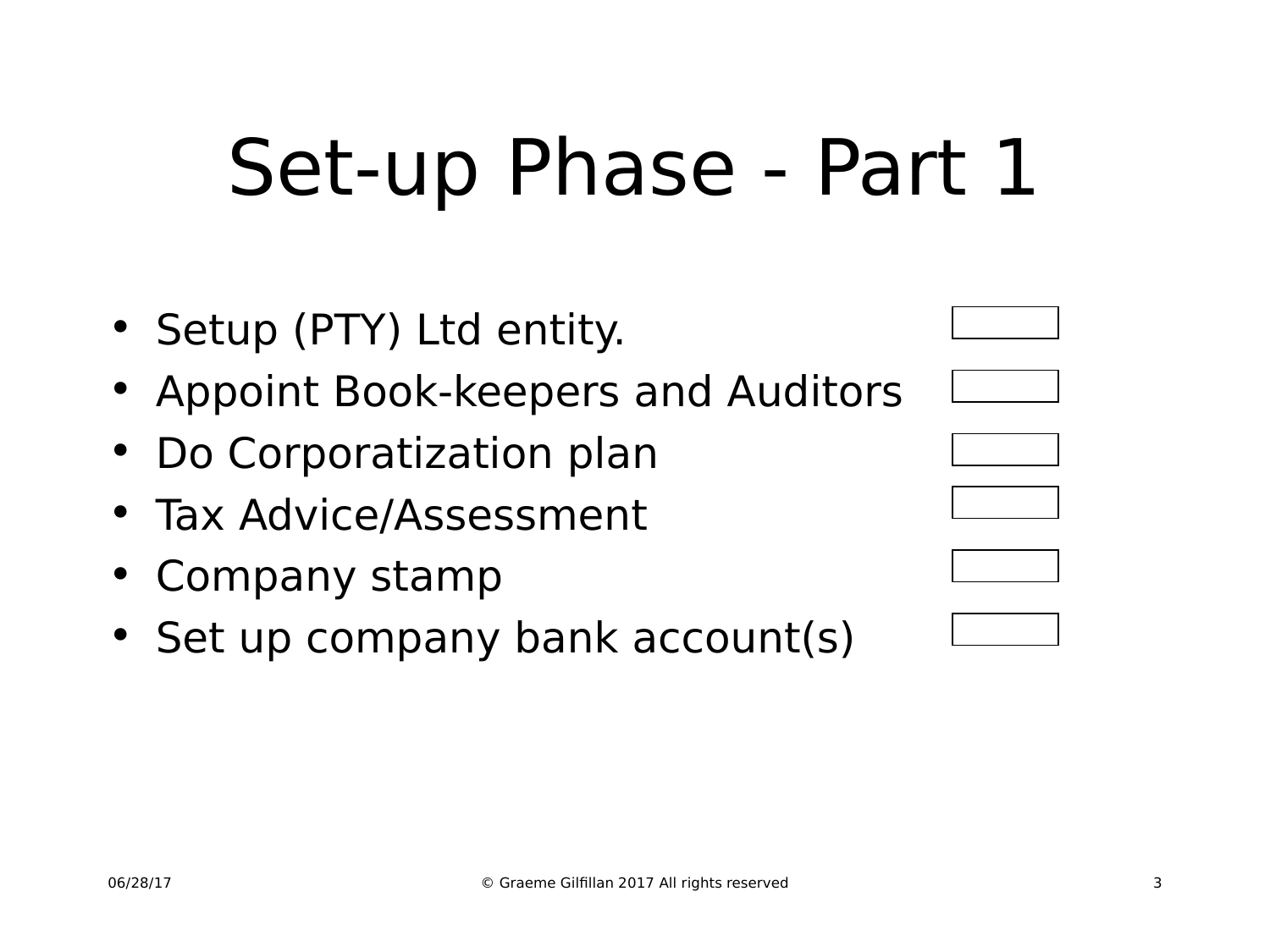# Set-up Phase - Part 2

There is a second aspect to setting up, more critical, as follows :-

- Individual employment agreement
- Auditors register as tax payer
- Auditors register for SDL, UIF & PAYE
- Owning social media



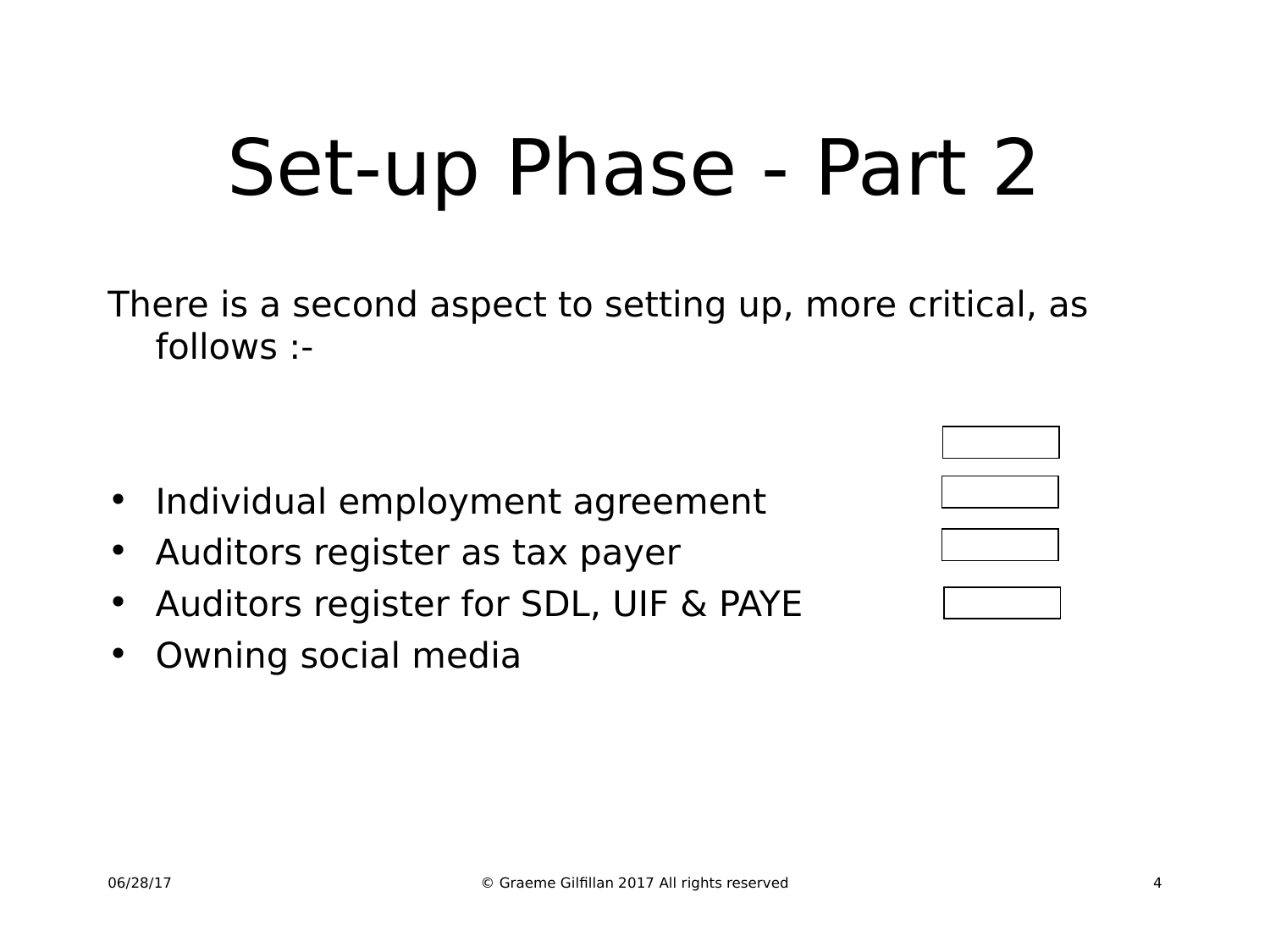# Separation

- The Freelance structure
- Separating the skill and the business
- The Corporatized structure
- The basic business operating structure
- The cost up approach
- Corporatizing deploying the cost up approach
- Deploying the financial tools
- Identifying the income activities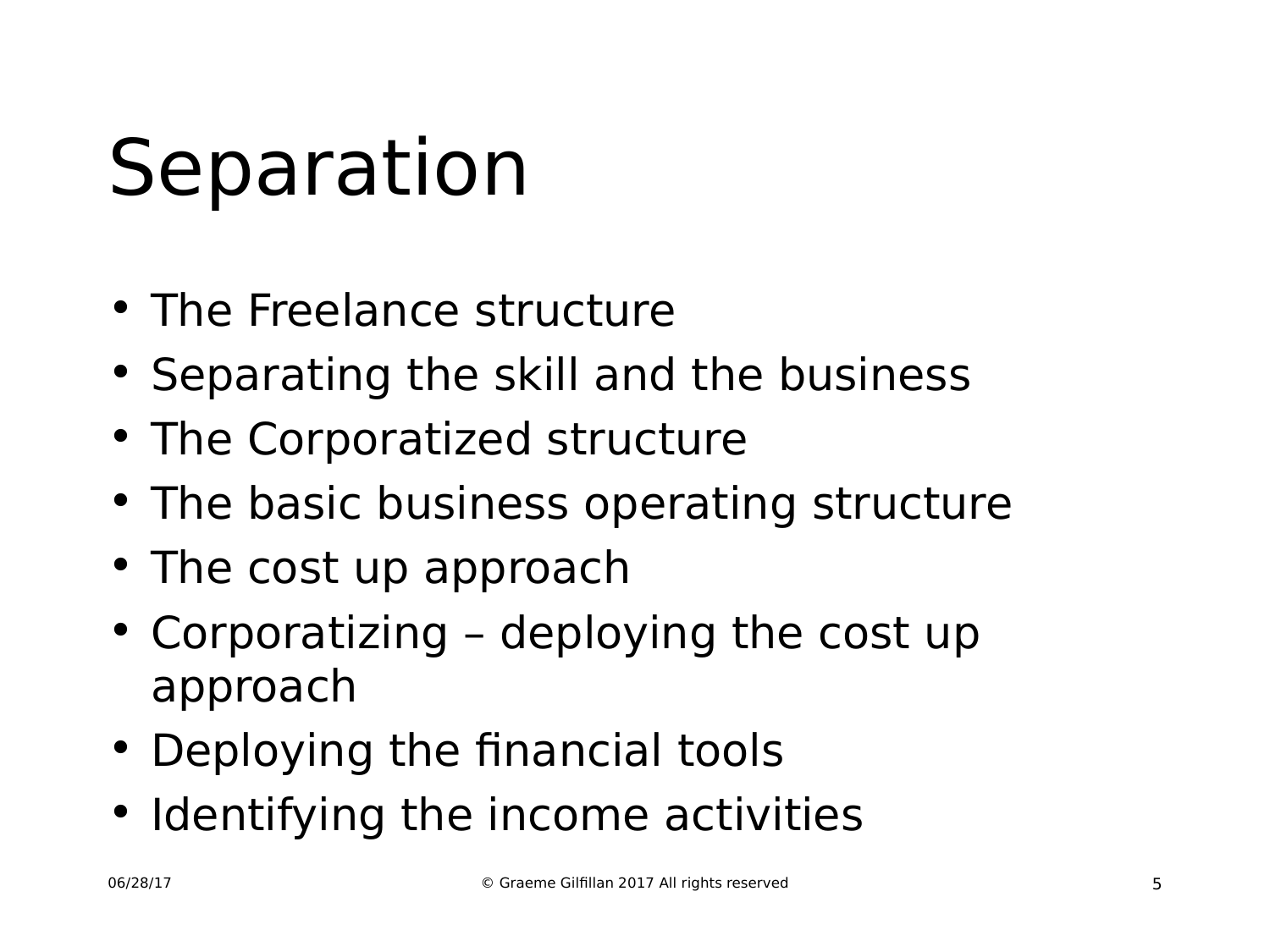## From a Free-lance

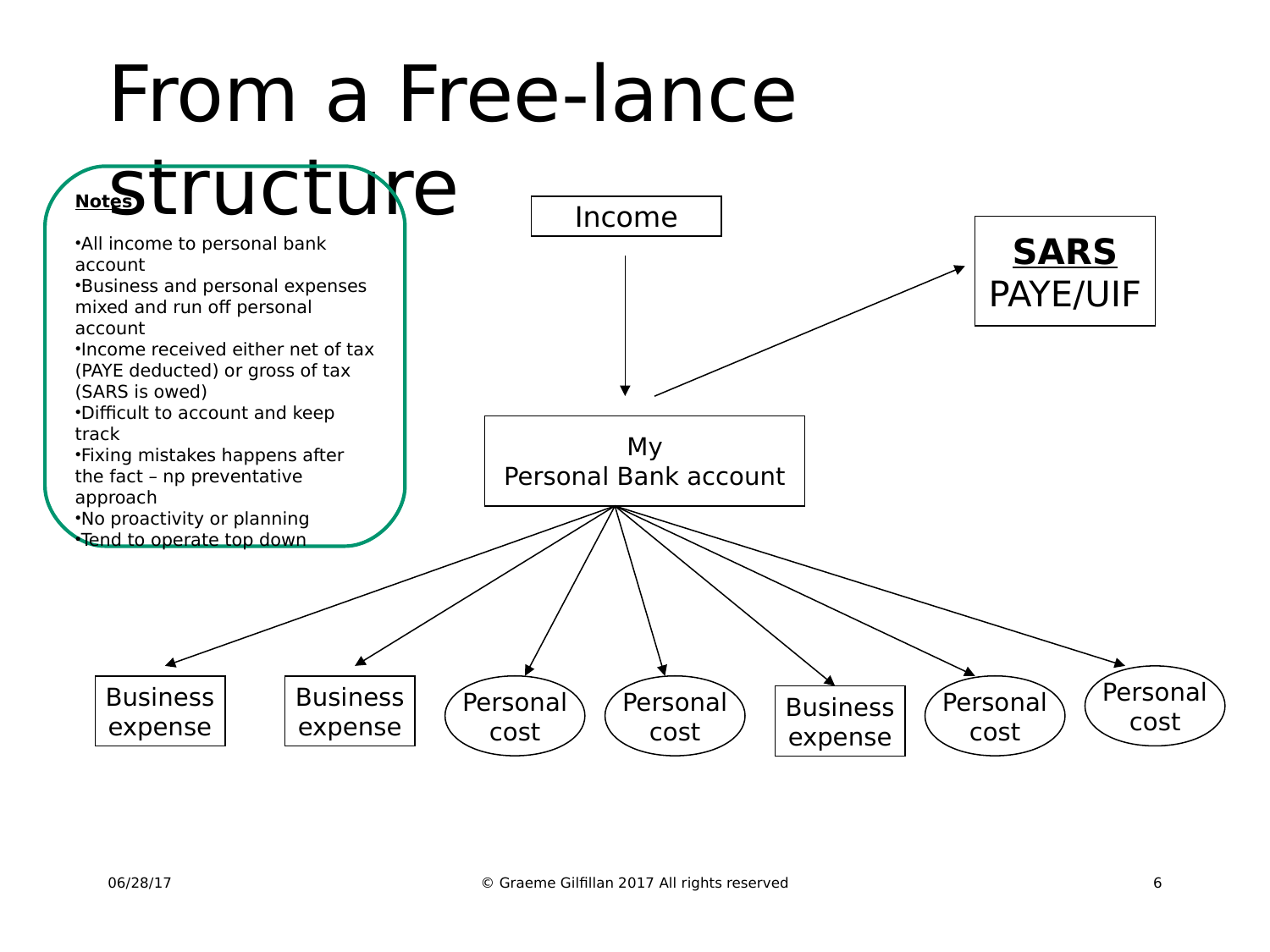### Separating the skill and the business

- Start with "In law a person is defined as a 'natural person' and a company is defined as a 'juristic person'" – the two are separate
- The business pays for business costs from income to the business and the skill pays for personal costs from a salary
- The Skill and the Business are separate and dealt with separately
- Skill takes a salary and benefits from the company and such are a business expense
- Skill ceases using personal monies for business expenses
- The business does not use money for personal expenses of the skill, except to pay a salary and defined benefits
- One of the primary purposes of corporatizing is create top line employment for the skill
- Income earned by the company by deploying the skill does mean that all the monies earned are for personal use, there are business expenses to be paid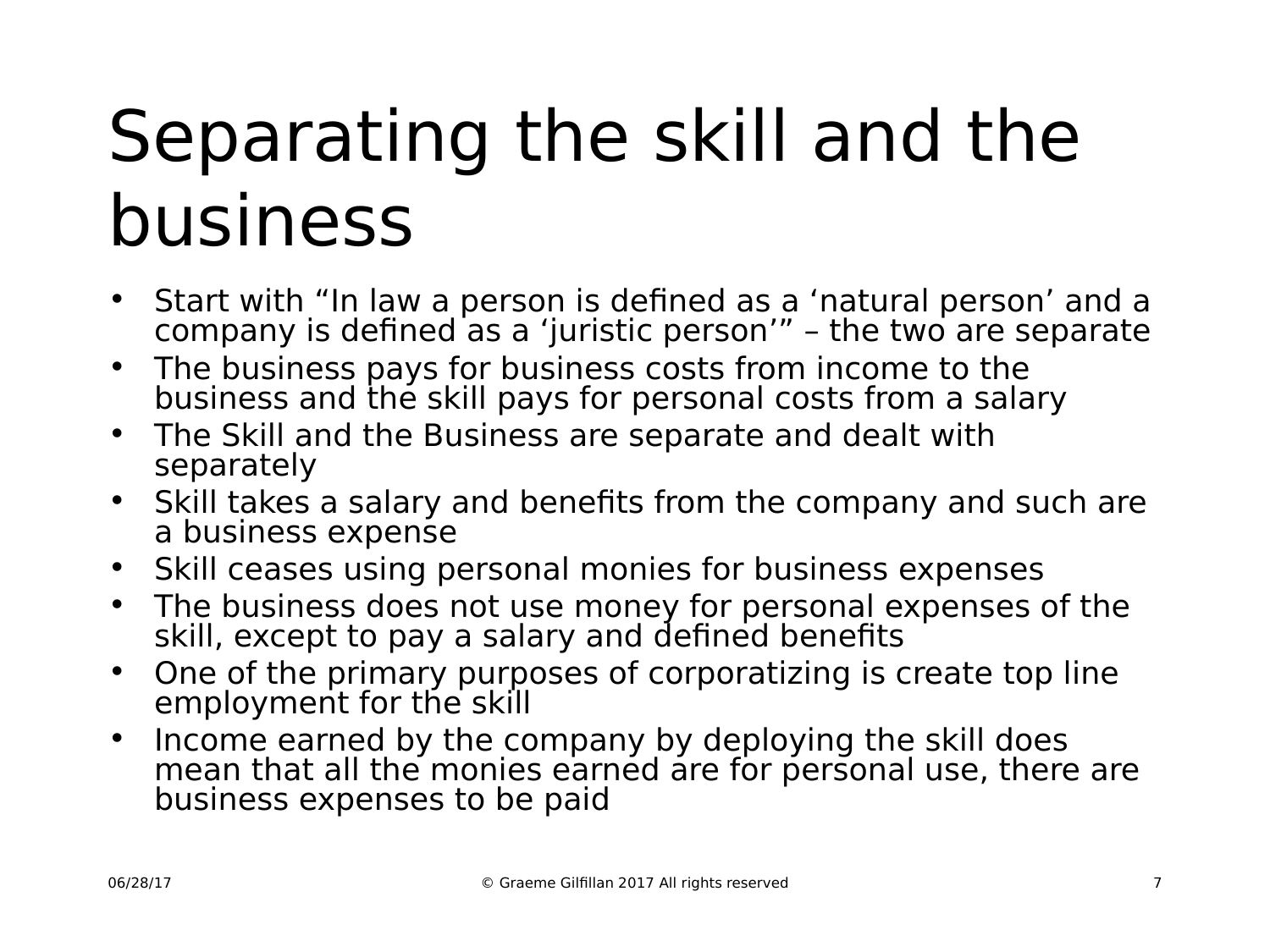# To a Corporatized Structure

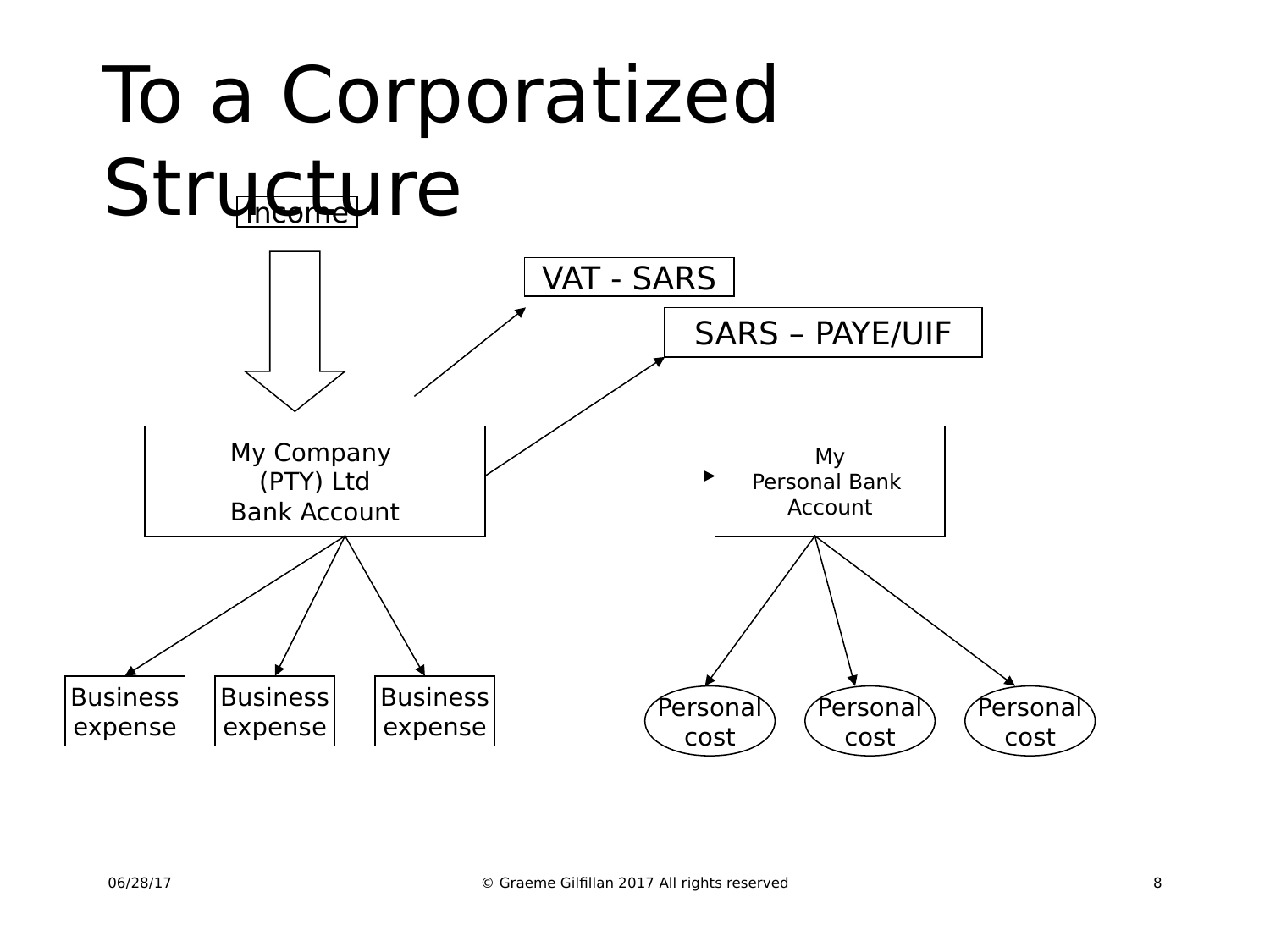# Income Structure rules – All income goes to company

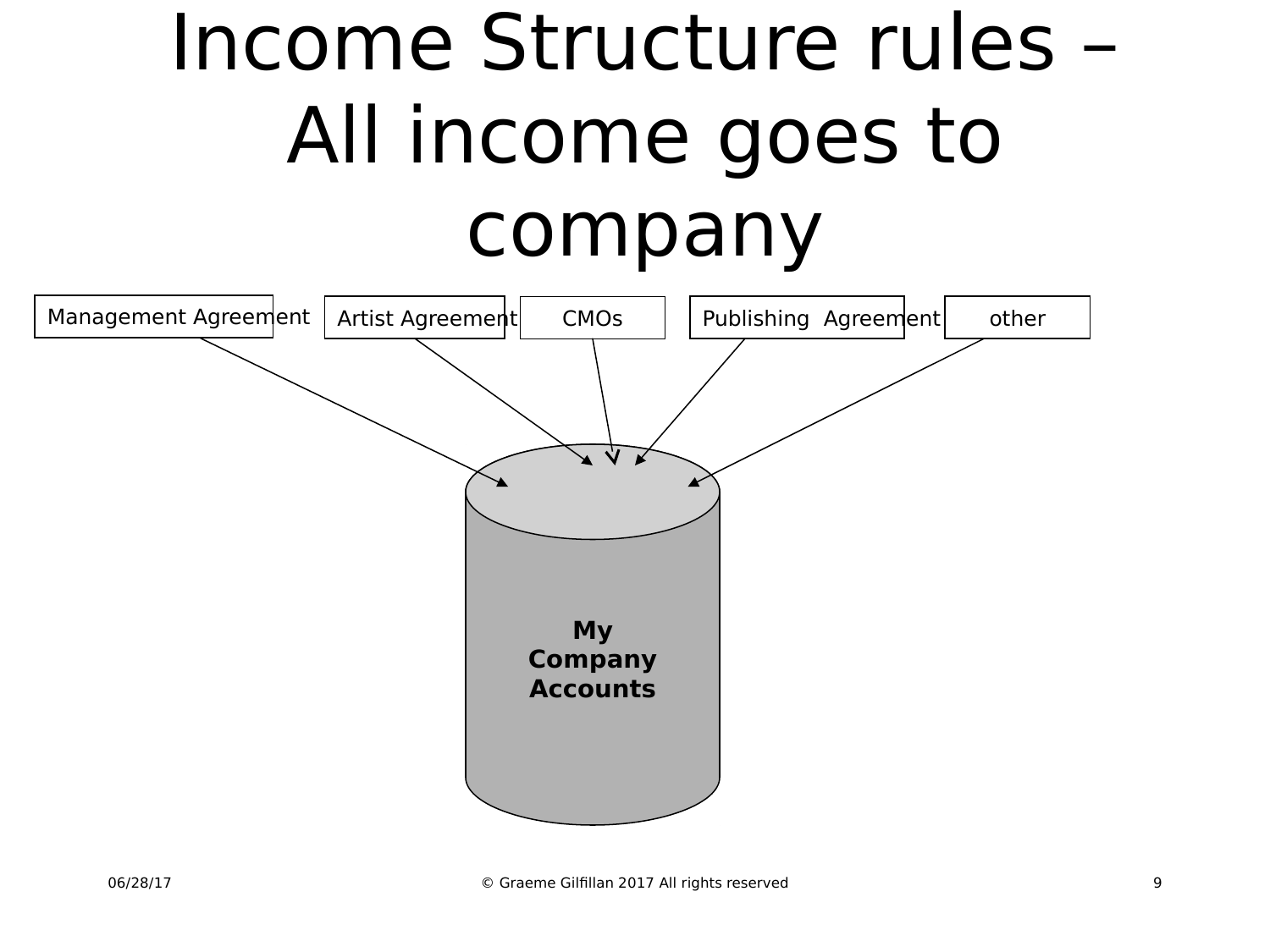# The Income Down

- approach<br>• First understand the basic operating structure of a business, it offers it services and/or products to customers, earns income, pays for its expenses and tries to make a profit
- This is referred to as the "income down" approach. It often is associated with the approach that what ever earned is spent, with nothing left.
- The "income down" approach is also akin to a receiving a salary for instance, of a fixed amount. From that amount you must 'manage' your expenses and hope there is nothing out of the ordinary happening as far as your expenses are concerned
- To implement Corporatization, the cost up approach is used i.e. reversing the process from an approach from an approach of "how do I spend?" (income down) to "how do I earn?" (costs up)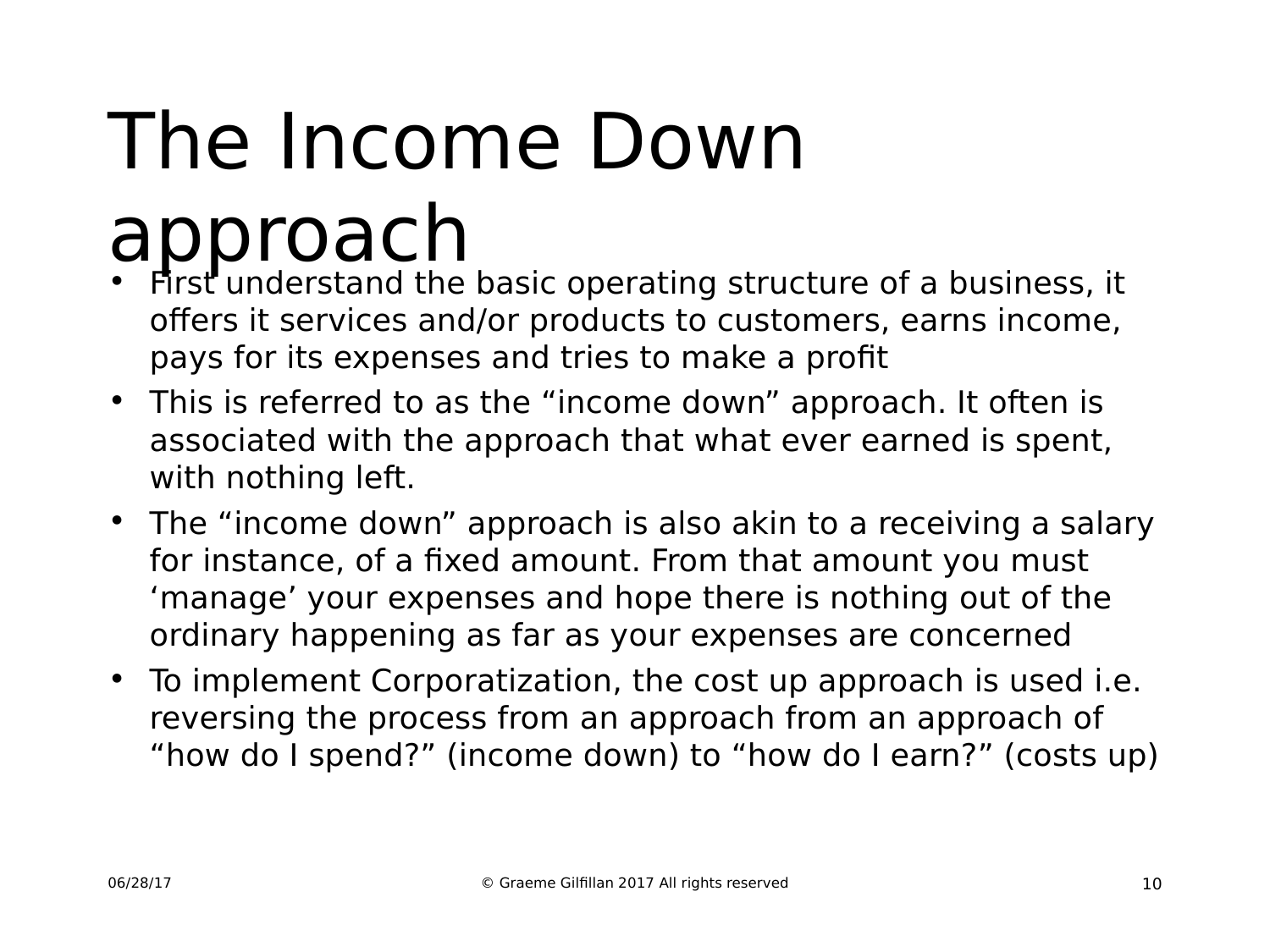### Typical company operating Structure – income down

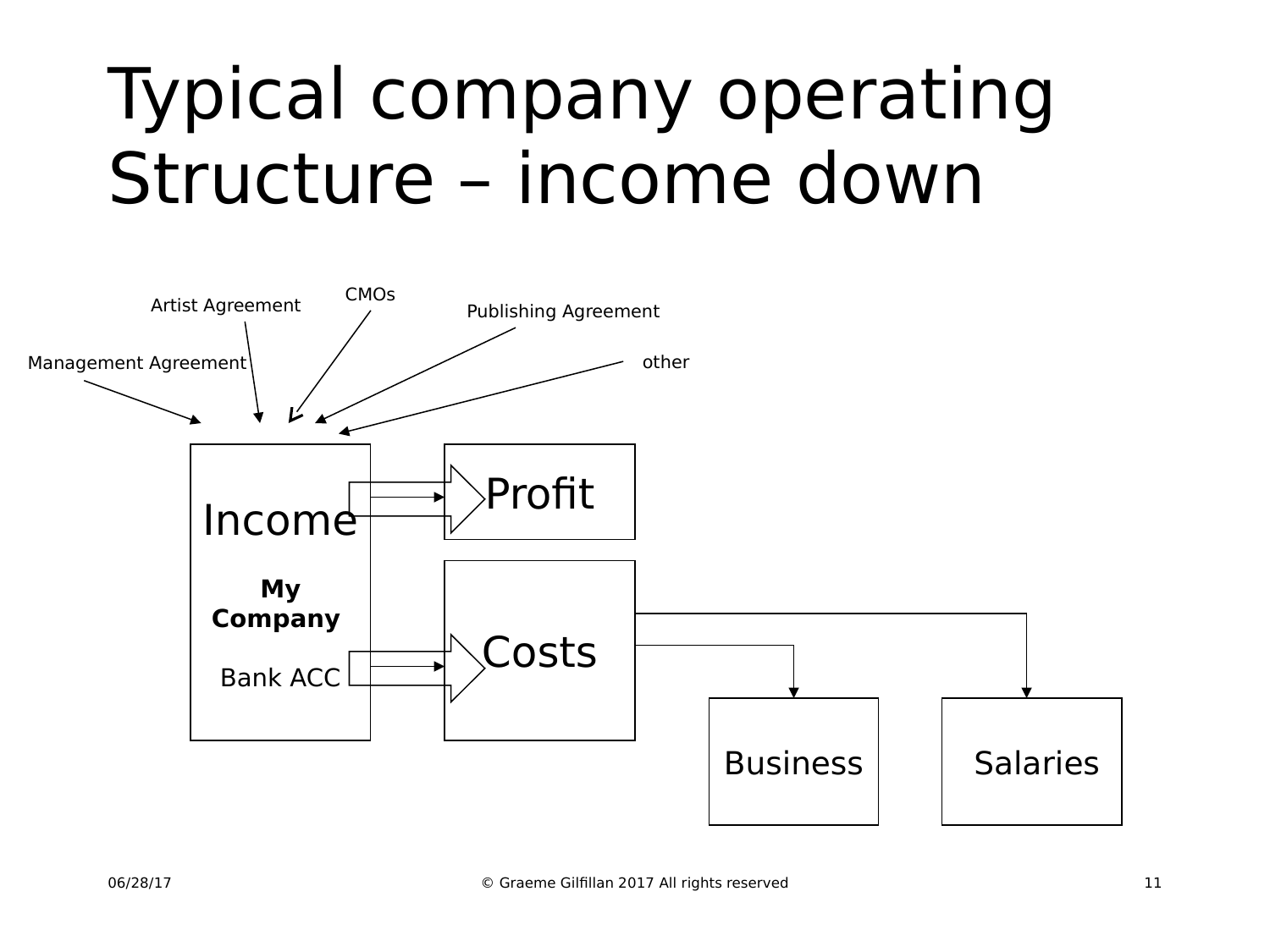# Migrating

- Tools used for the migration from a freelance structure to an corporatized structure are as follows:-
	- Cost up approach
	- Personal budget
	- Personal and company budget
	- 12 (twelve) month forecast what you should have in your bank account in 12 (twelve) months
- Employment agreement with the company
- Review asset ownership (car, phone, laptops and other equipment
- Cease receiving any payment in the personal bank account except from the company
- Relationships with personal bank account redefined and company bank accounts structured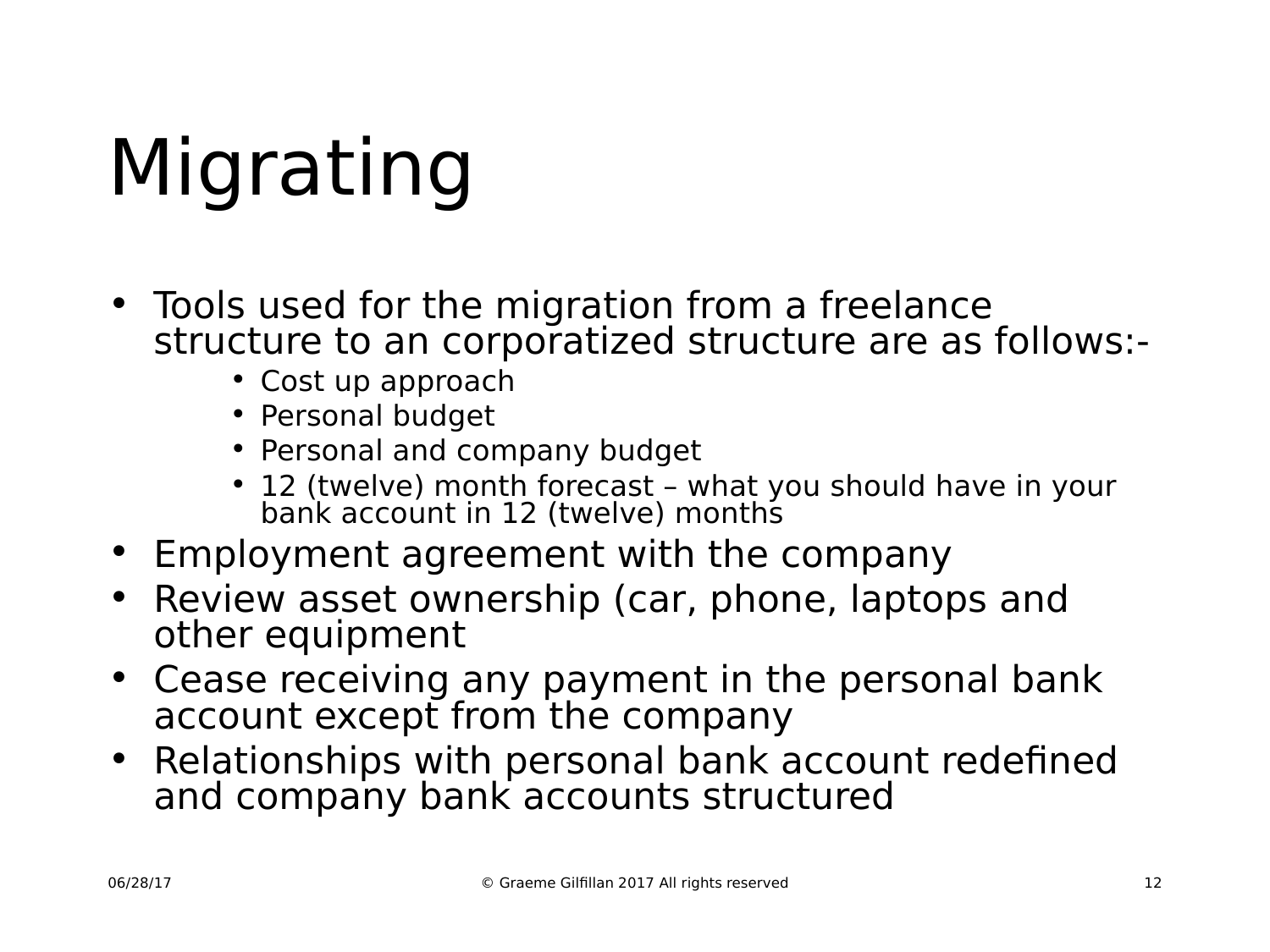### Corporatizing – deploying the cost up approach

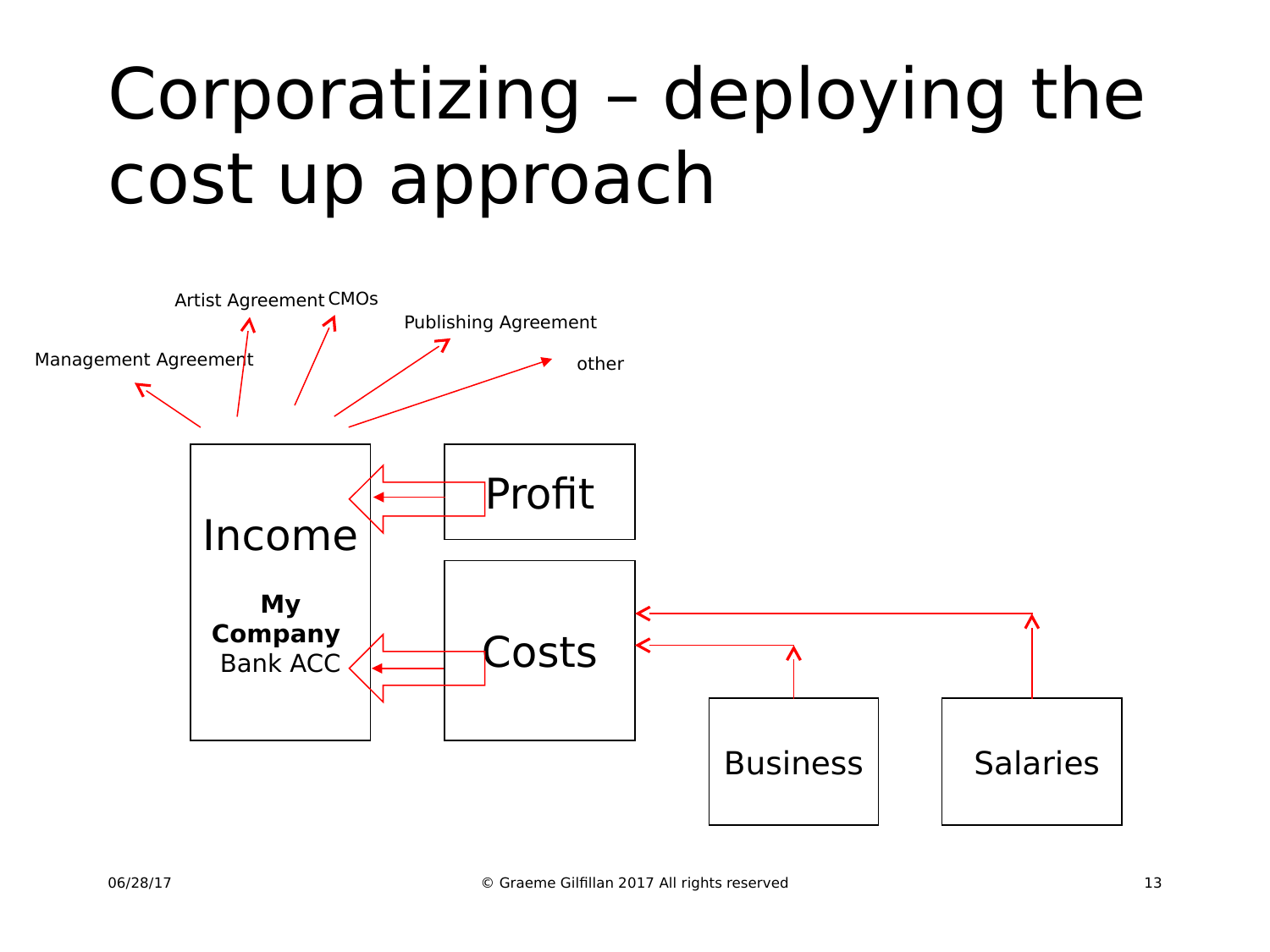# Financial tools and method

- Personal budget (before corporatizing)
- Company budget (after corporatizing)
- Twelve month cash flow forecast
- Submission to auditor
- Set-up accounting/bookkeeping structure, rules, financial reporting and method with auditor
- Implement and see auditor personnel monthly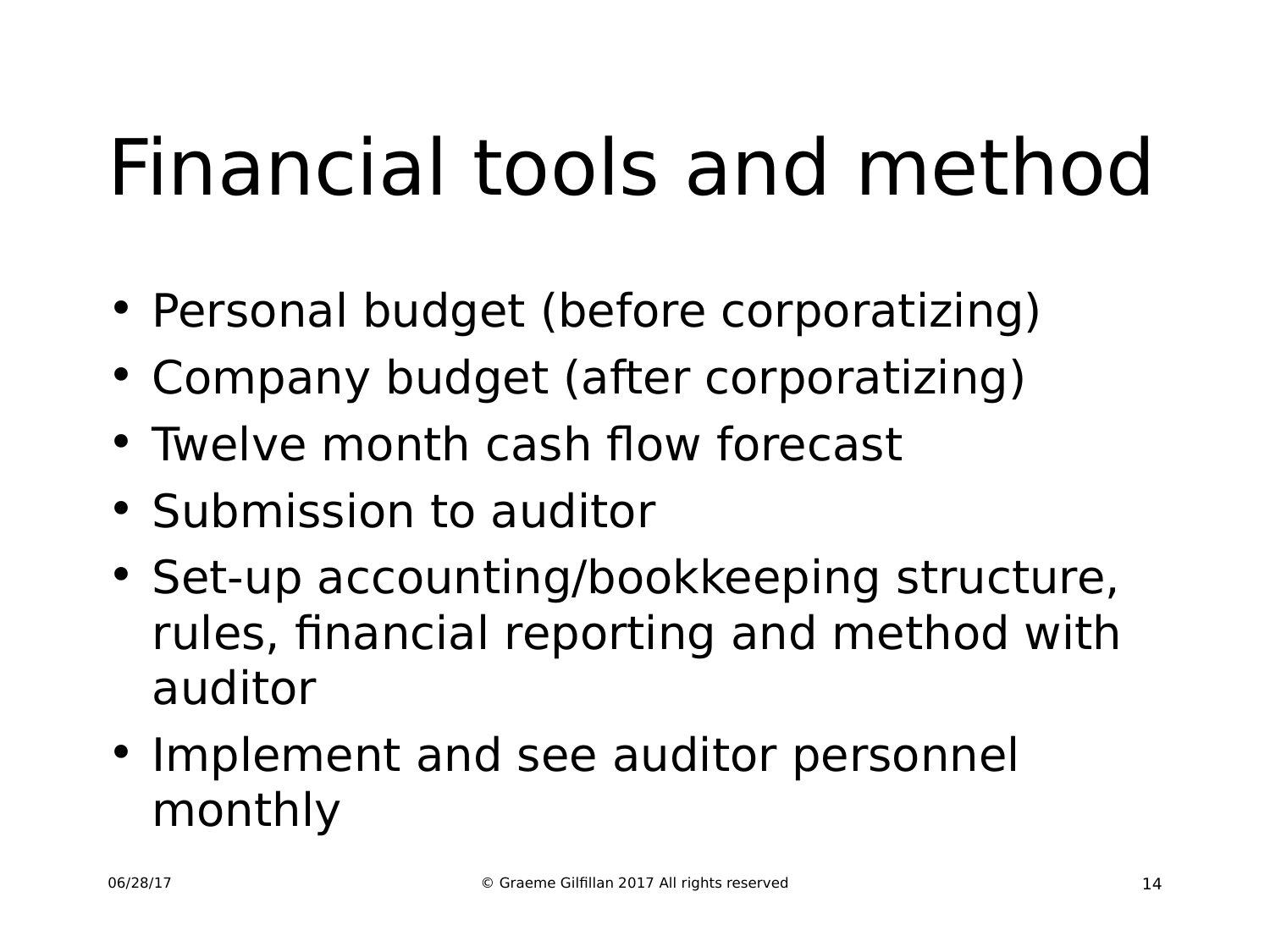### Basic Bank Account Structure for My Company (PTY) Ltd

Main Operating Account # 1

Other People money Account

SARS Account

Savings Account (Call Acc)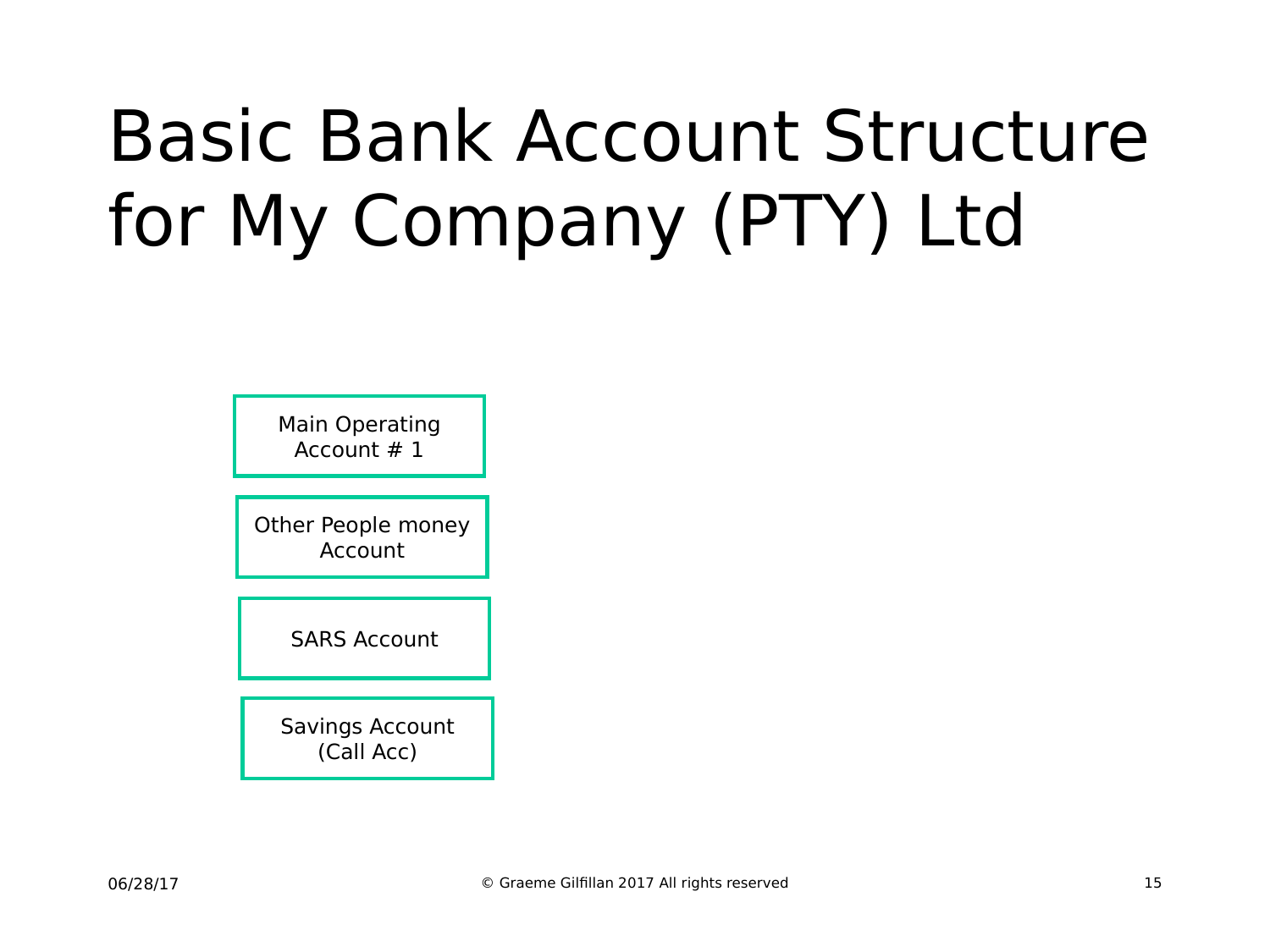# Main Operating Account #1

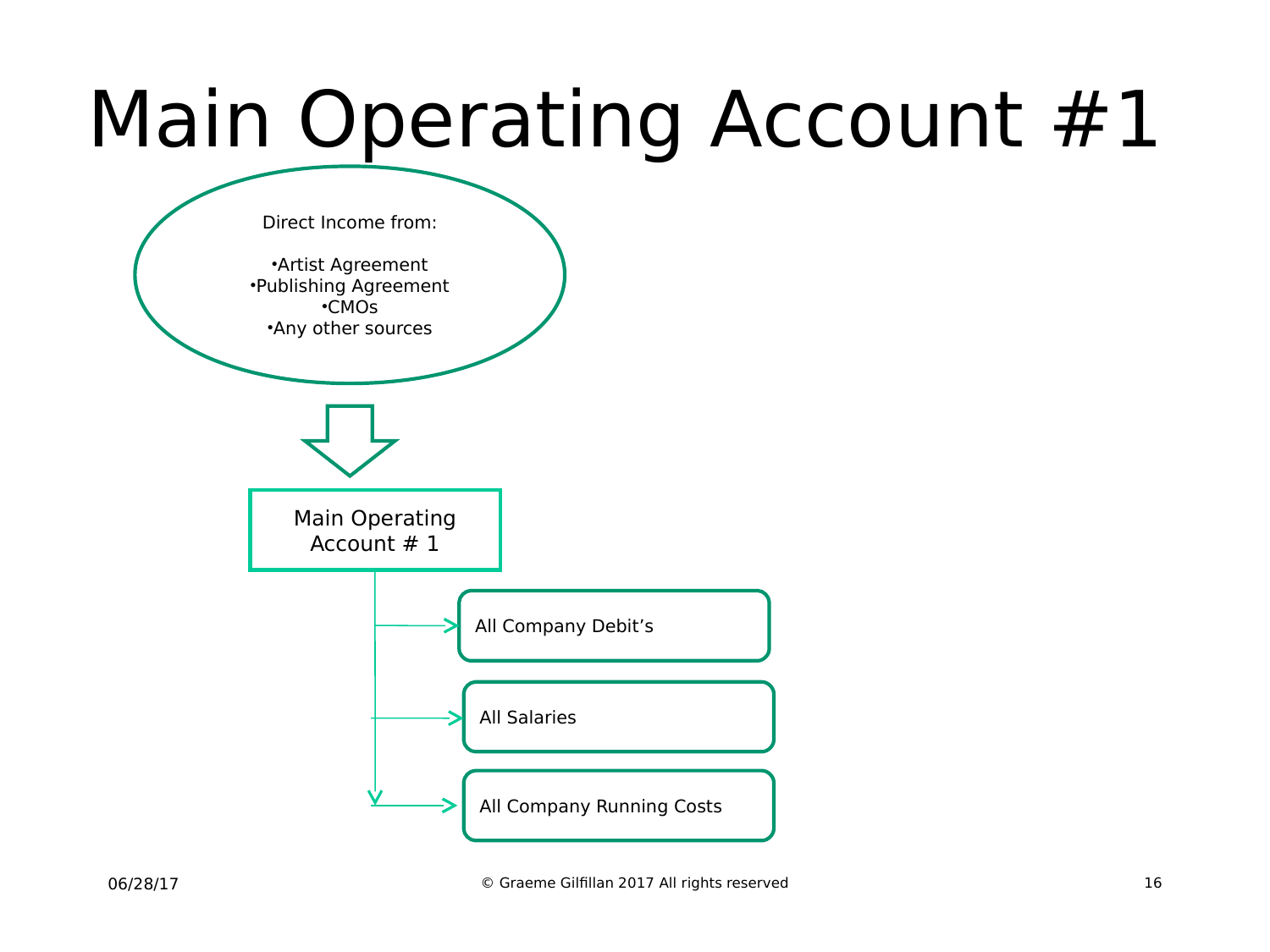### Other People's Money (OPM) Account

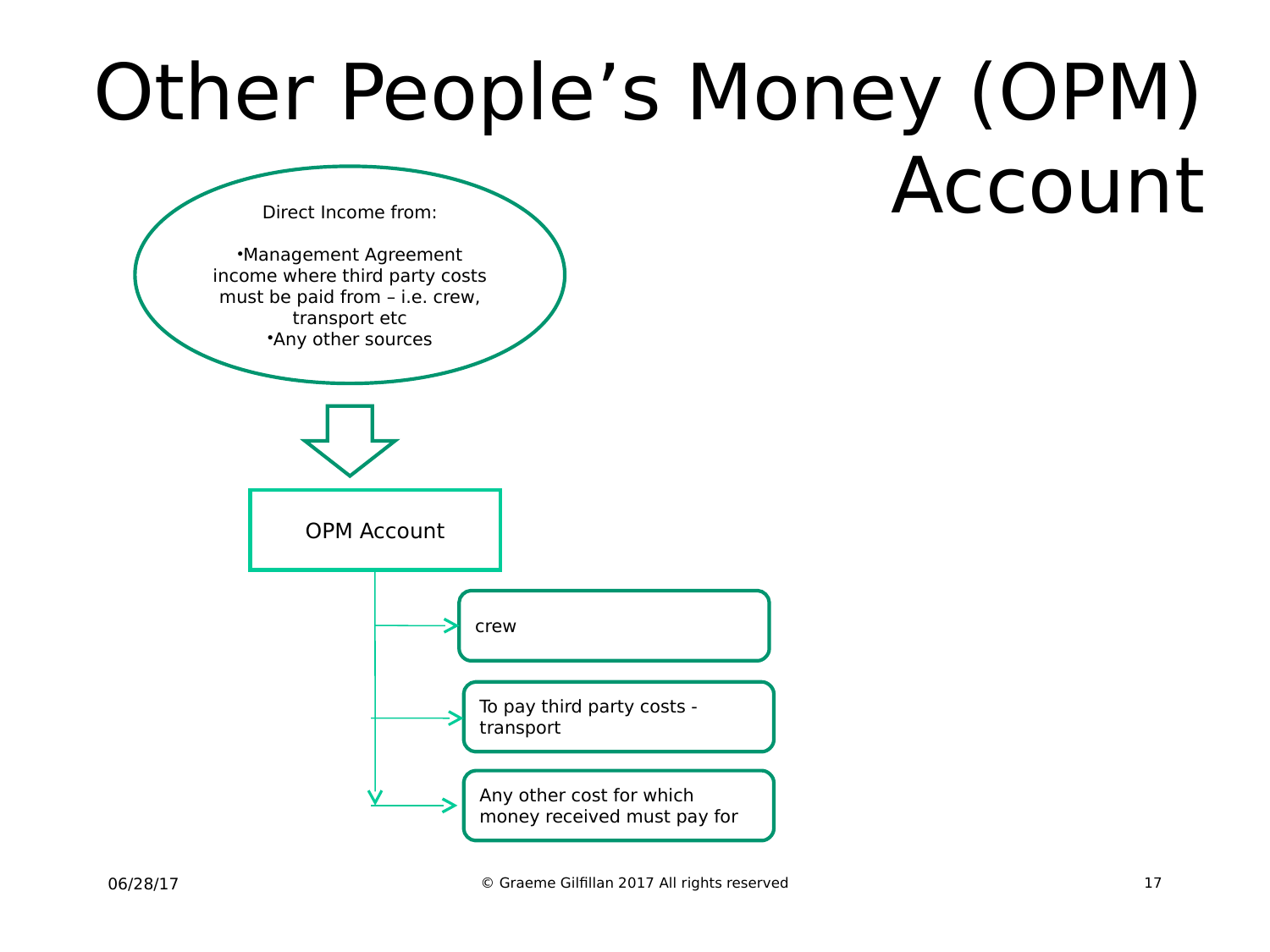#### SARS Account (All SARS receipts and payments ONLY)

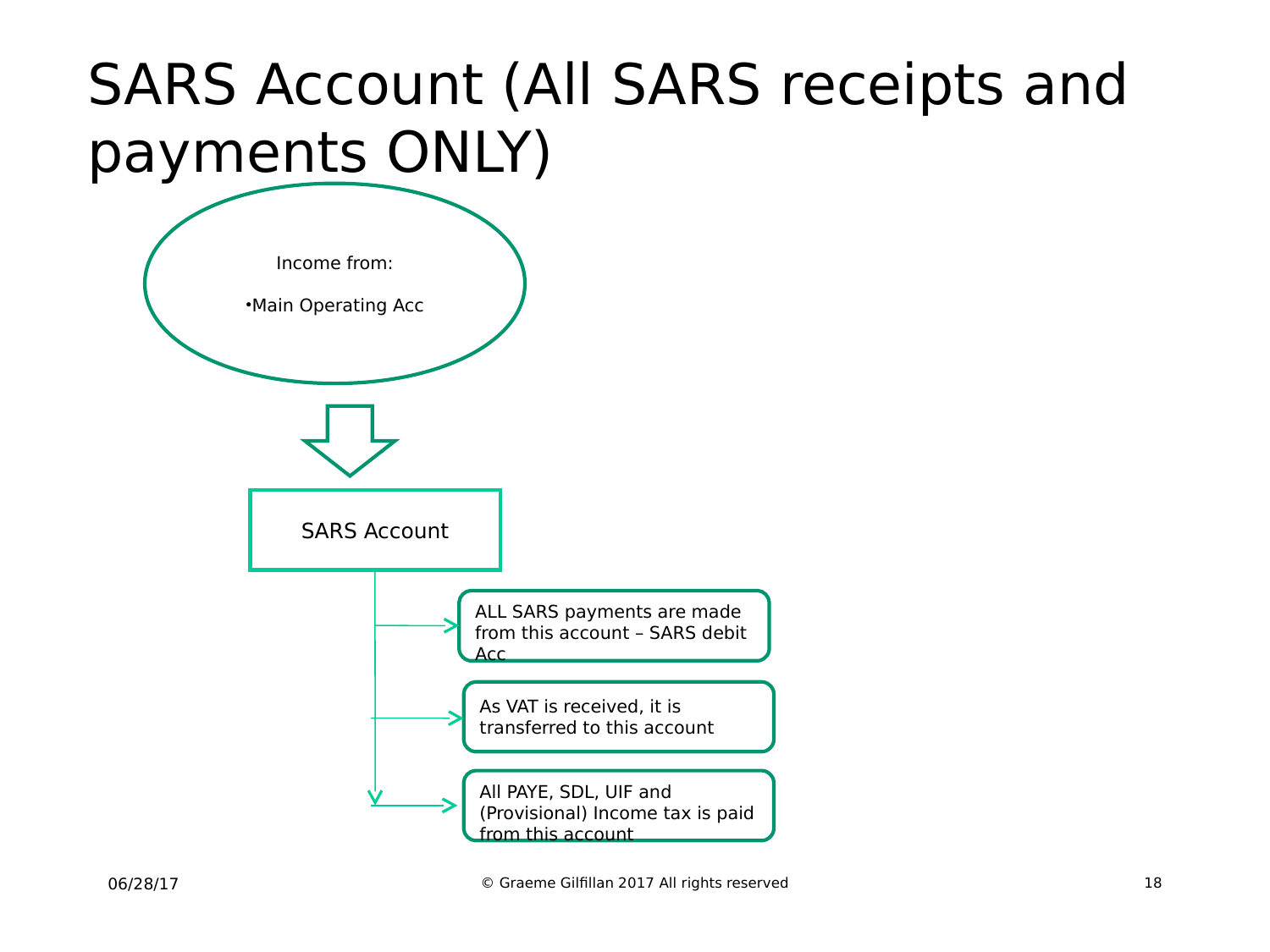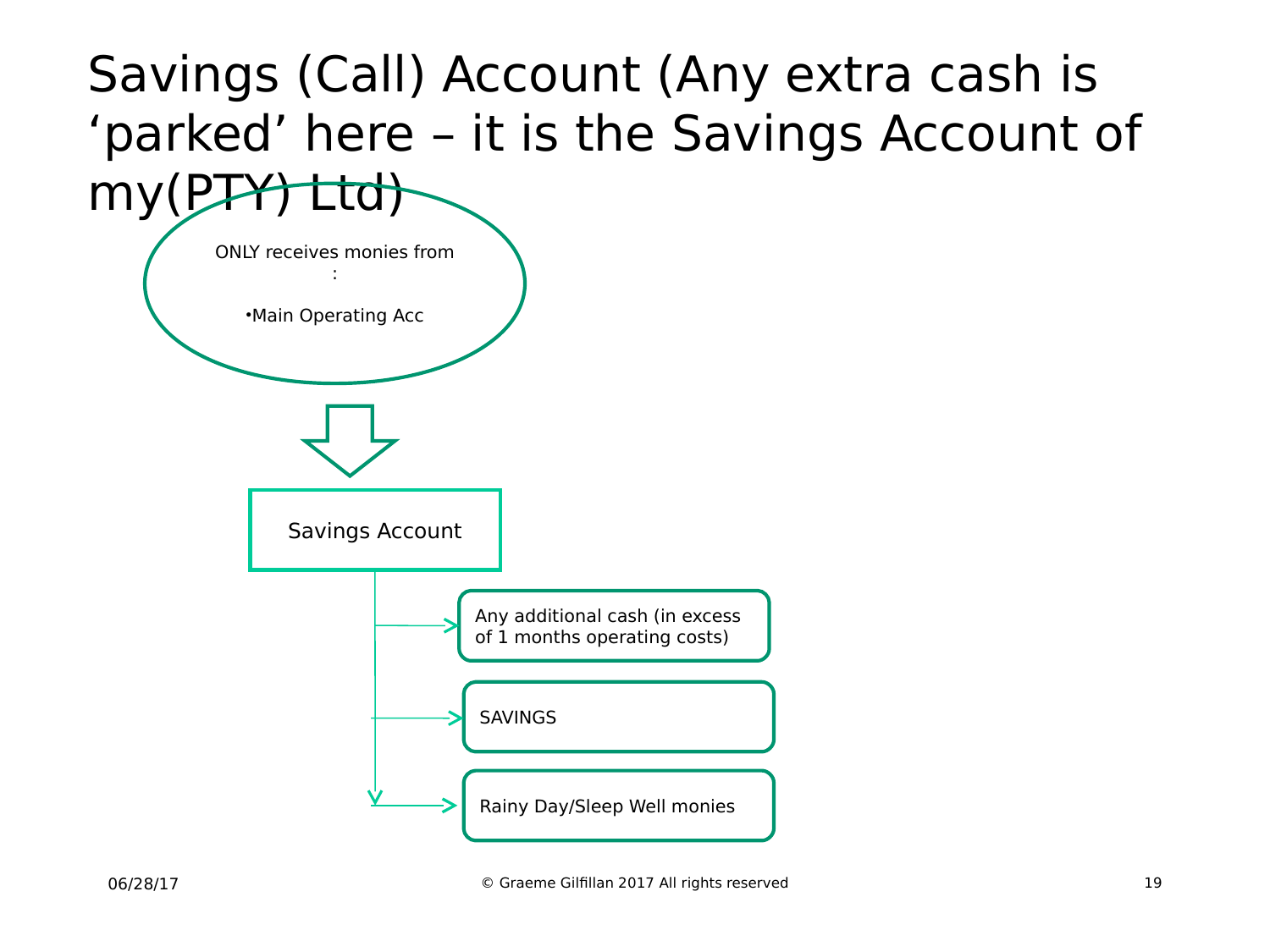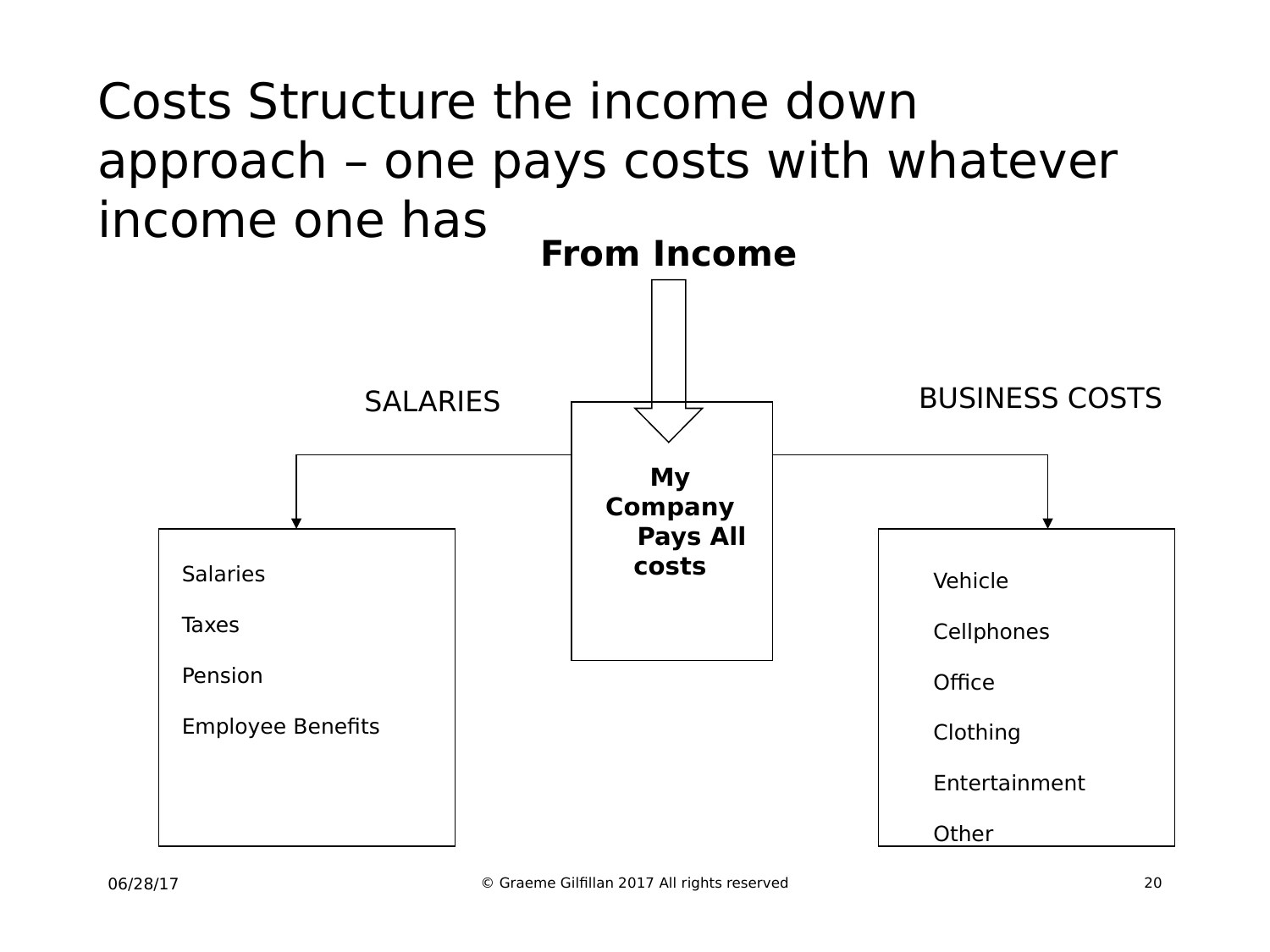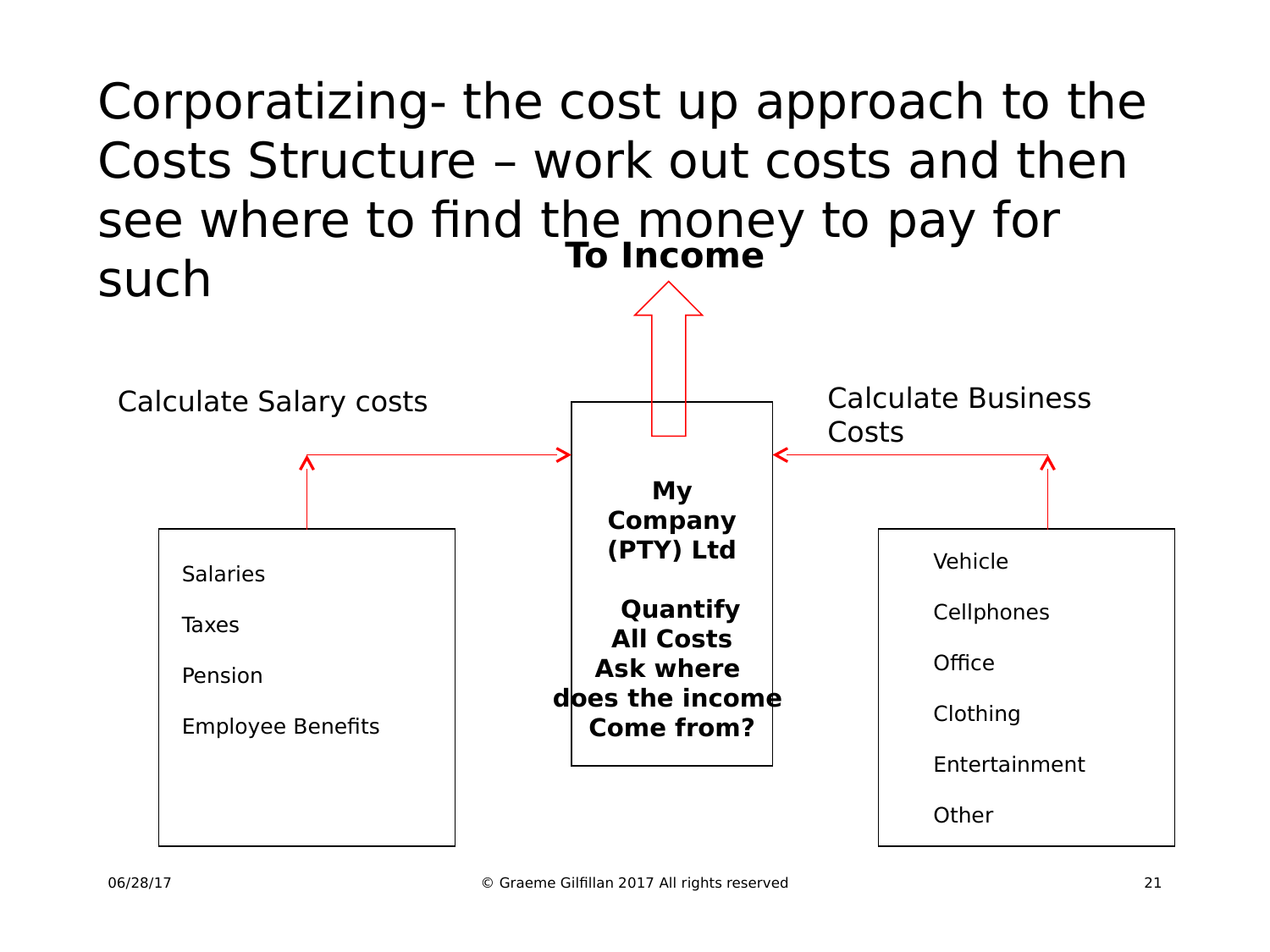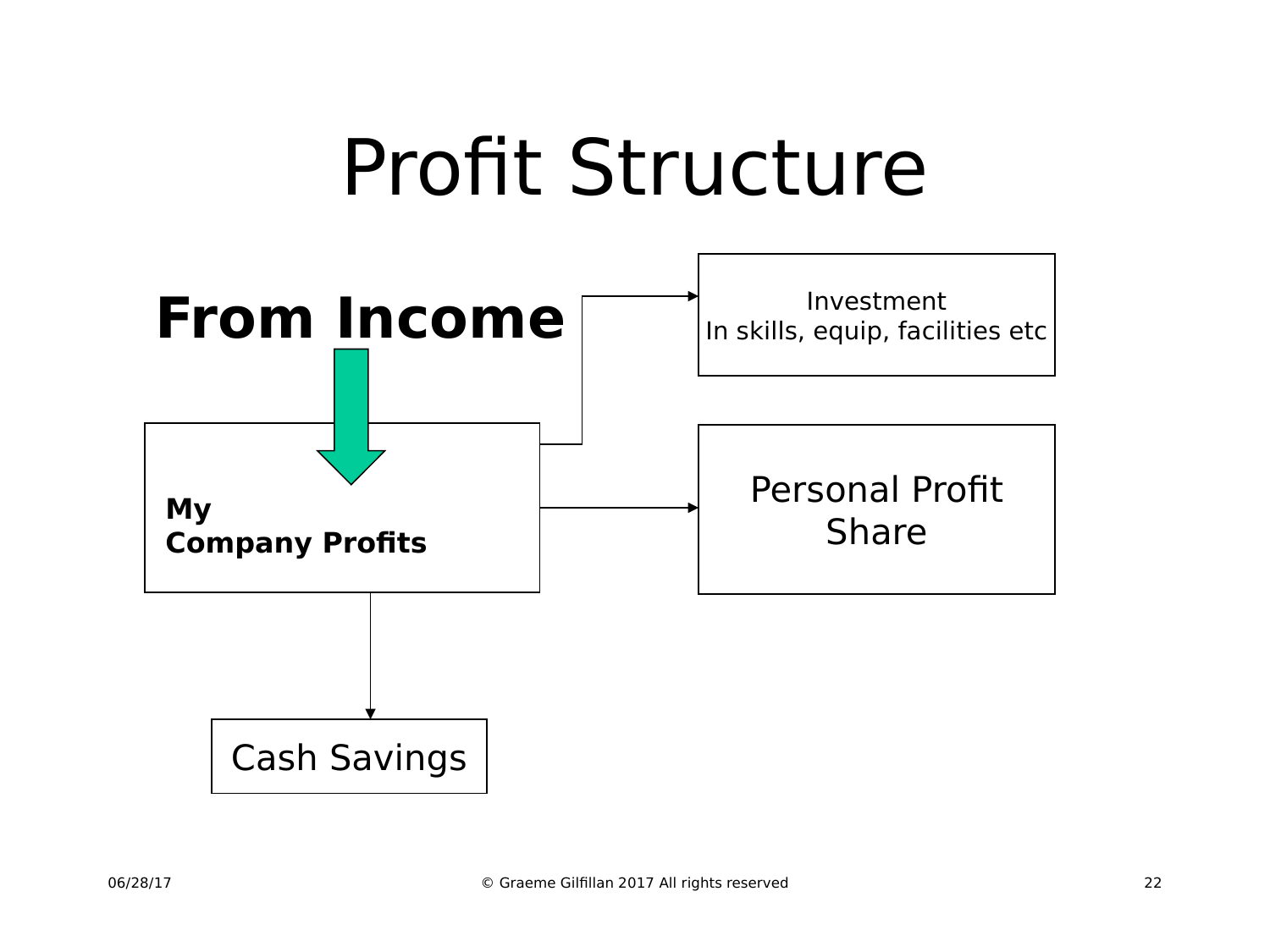# Administration & **Operations**

For the business to run effectively and be in a position so that an implementation strategy to meet and beat the financial needs can be identified and implemented, there are tasks that occur on an ongoing basis and there are tasks that occur in response to demand for services. Each of the bullet points below is a question asked with the aim of seeking efficiency:-

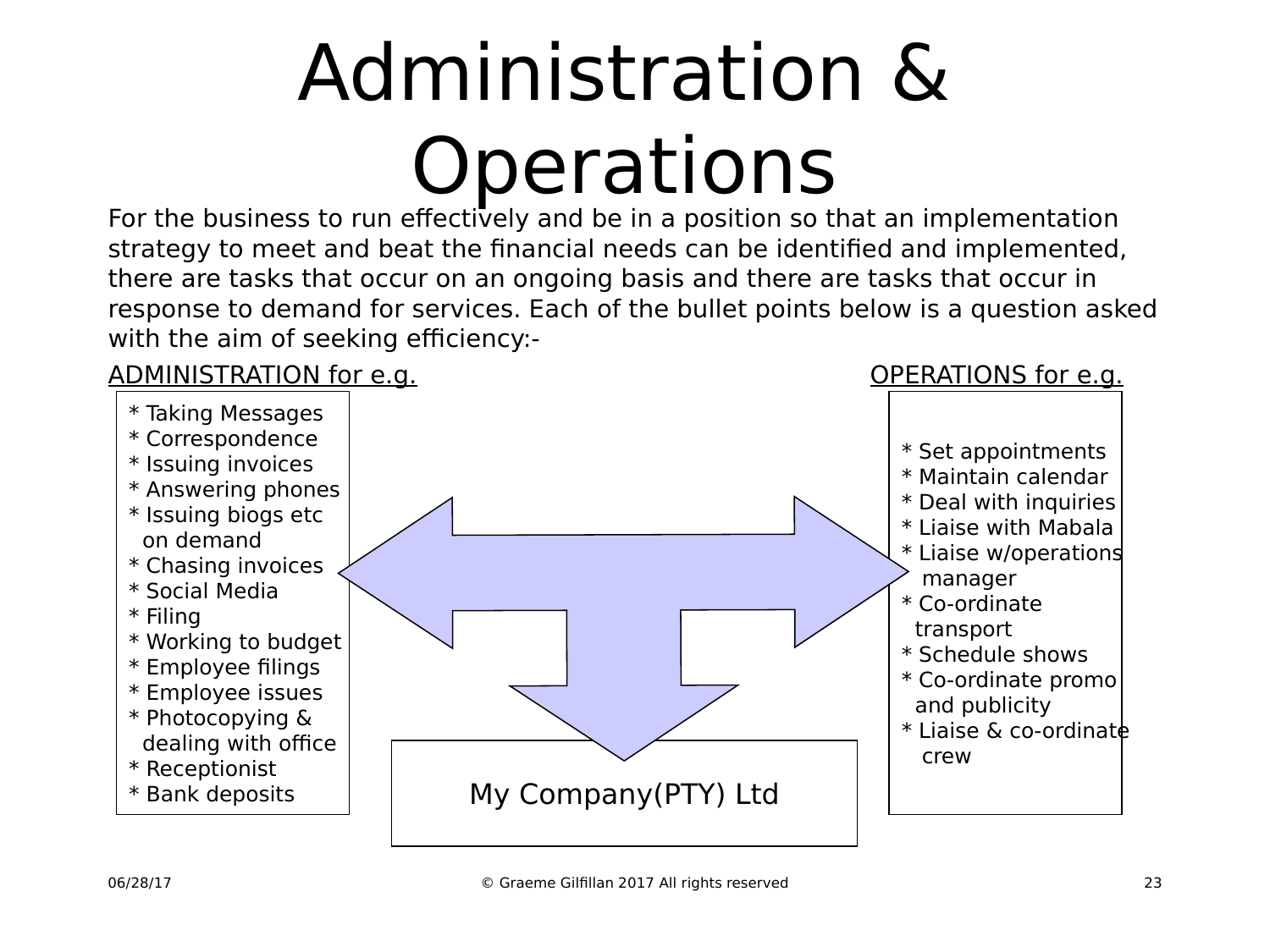# Practical administration and operation- 3 Phases

- Phase 1
	- Run operations from My Company (PTY) Ltd website using booking forms for all enquiries.
	- Direct social media business enquires to website
	- Use support from My Company (PTY) Ltd Life to issue paperwork
	- Build company cash
- Phase 2
	- Add an employee a personal assistant whose task it is to manage schedules and issue paperwork
	- Employee to work for My Company (PTY) Ltd using a My Company email address
	- Build company cash
- Phase 3
	- Consider physical premises and overhead costs….lease etc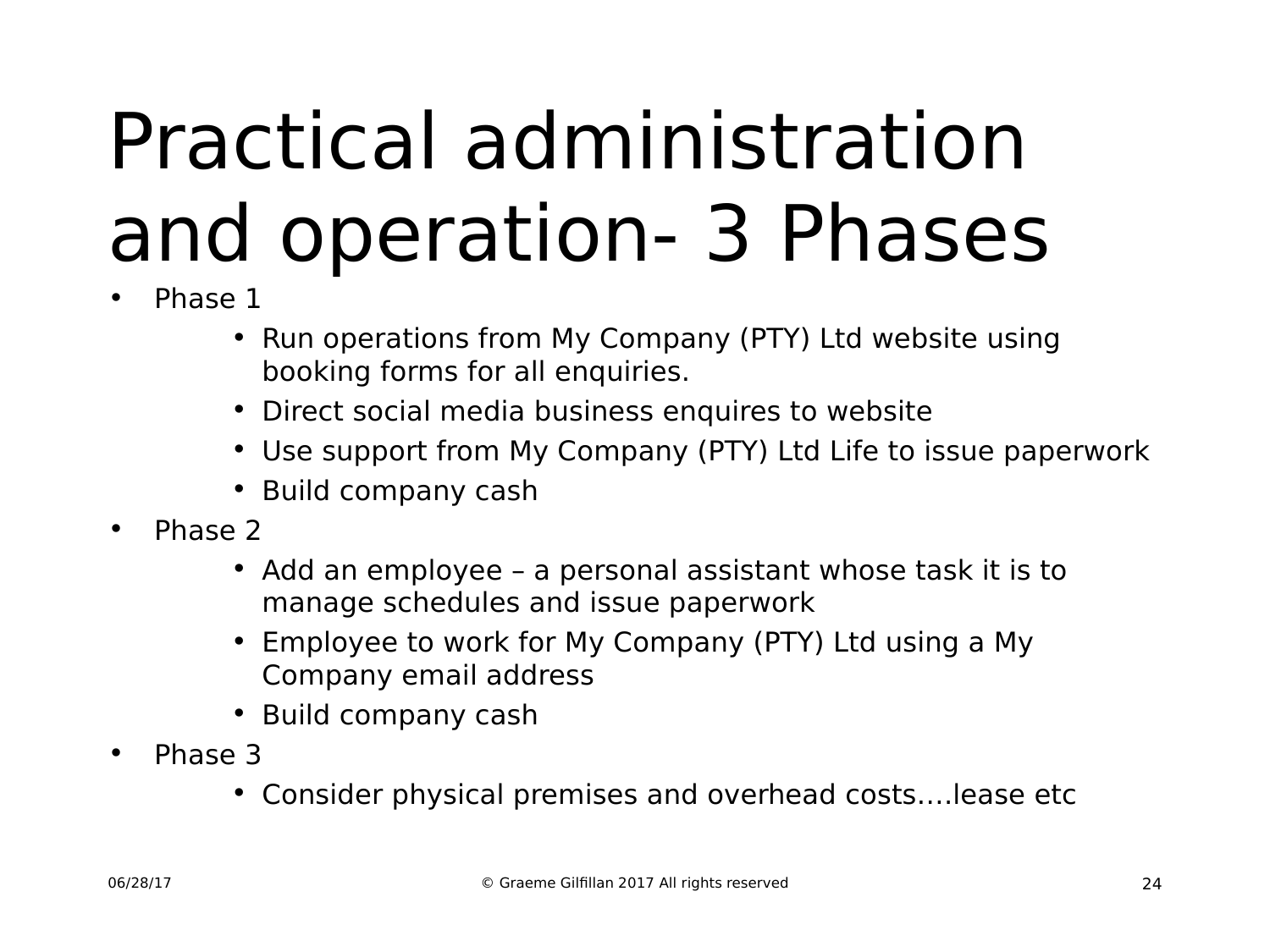#### Practical administration and operations - Marketing – The internet and social media

- There are two critical aspects to be set up to address the company's marketing function in the digital world:
	- Website this is for the corporate customer , i.e. the corporate face of the business and it is where booking forms, biogs, updates etc are located….to be found 24/7 by any person looking for My Company's world-wide for business purposes
	- Social Media this is for My Company's end-user customer for direct communication about anything and everything except direct business – customer feedback and interaction – tell the customer where to buy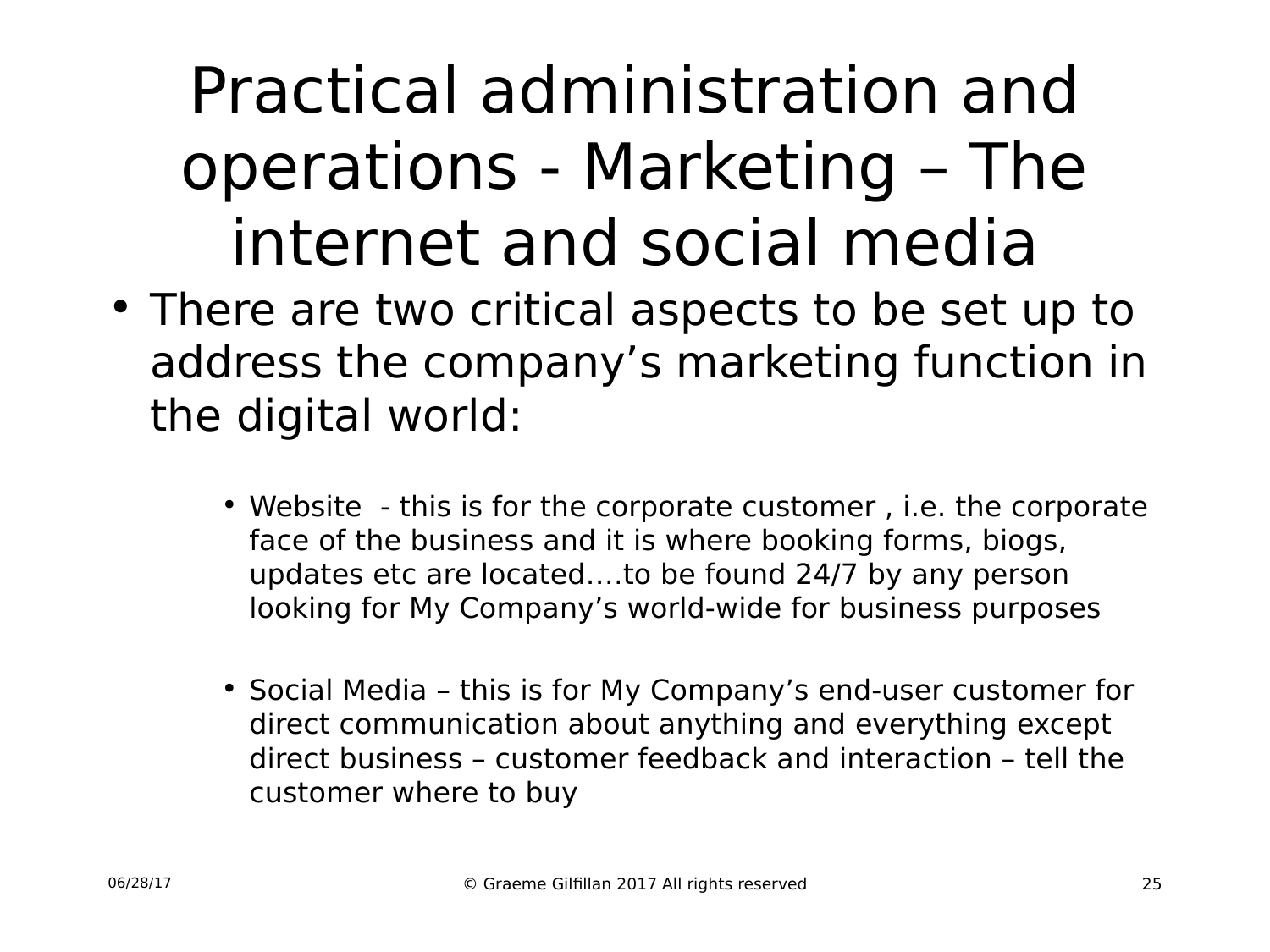#### Implementation Strategy to meet and beat the financial needs

This concerns the ongoing process of meeting the need of issues that relate to deals on all activities and areas where income opportunities actually exist, with particular emphasis on the three activities or five as the case may be. The term exploitation is the term most often used in respect of 'sell', negotiate, deal, license and market the services and products of the business, in the name of the business. The income of the business can be determined as originating from three sources and the strategy for exploitation (dealt with later) is driven by these five sources. As follows:-

- 1. Management Agreement
- 2. Artist Agreement
- 3. CMOs
- 4. Publishing Agreement
- 5. other

The challenge is to create consistent and meaningful streams of income from each source, in the right mix, in order that the business may become profitable and valuable.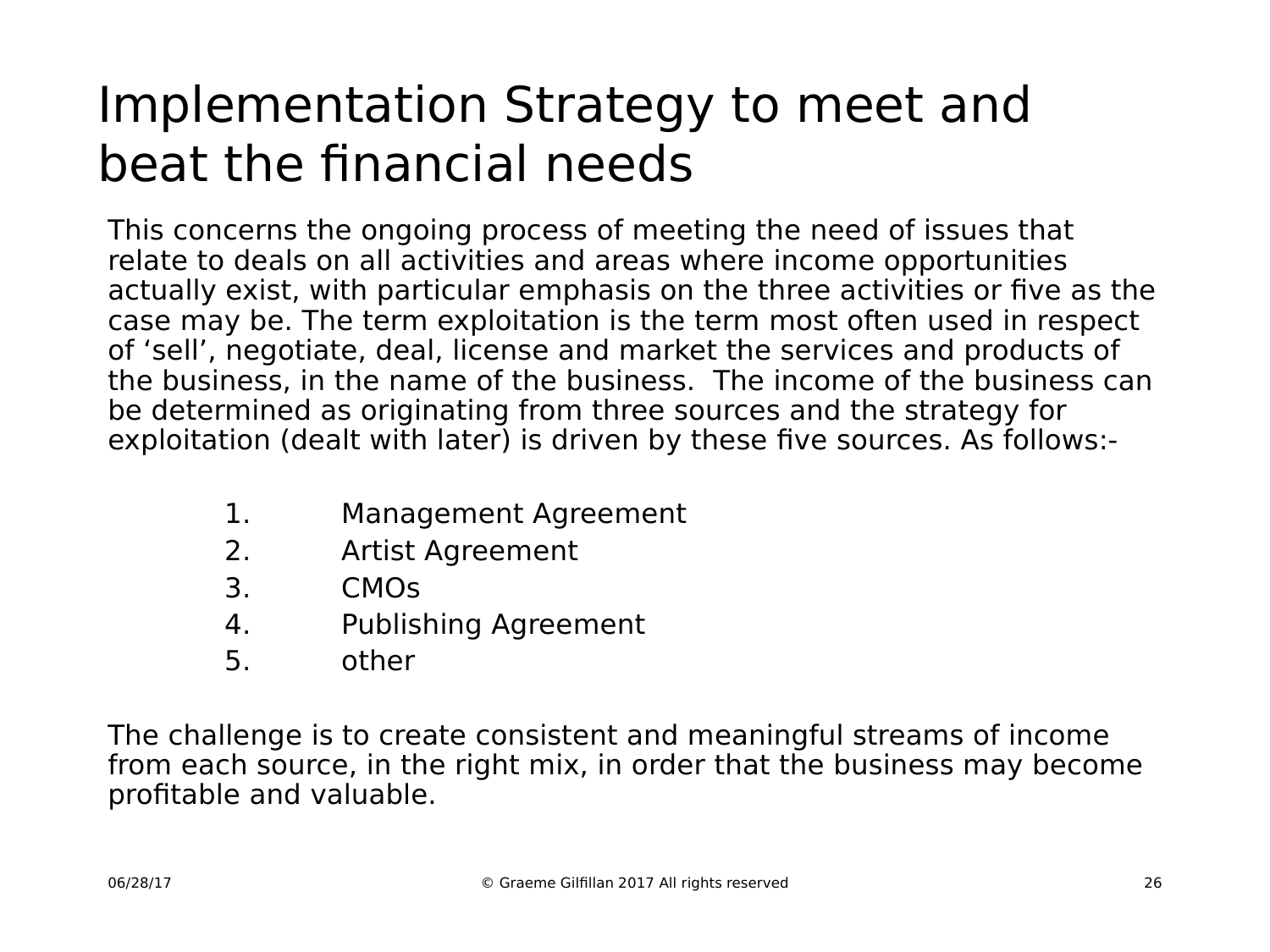# Strategy: Management Agreement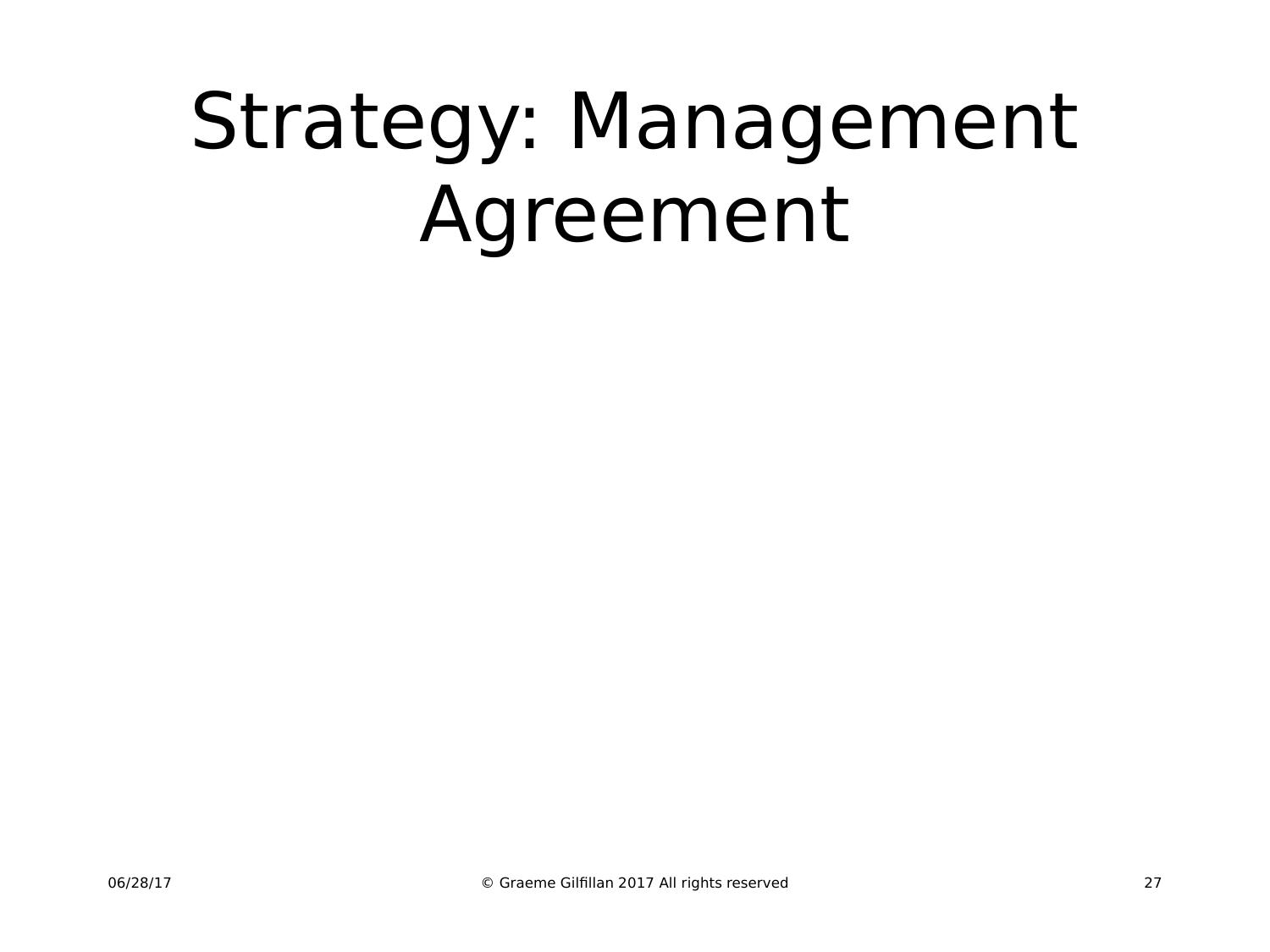# Strategy: Artist Agreement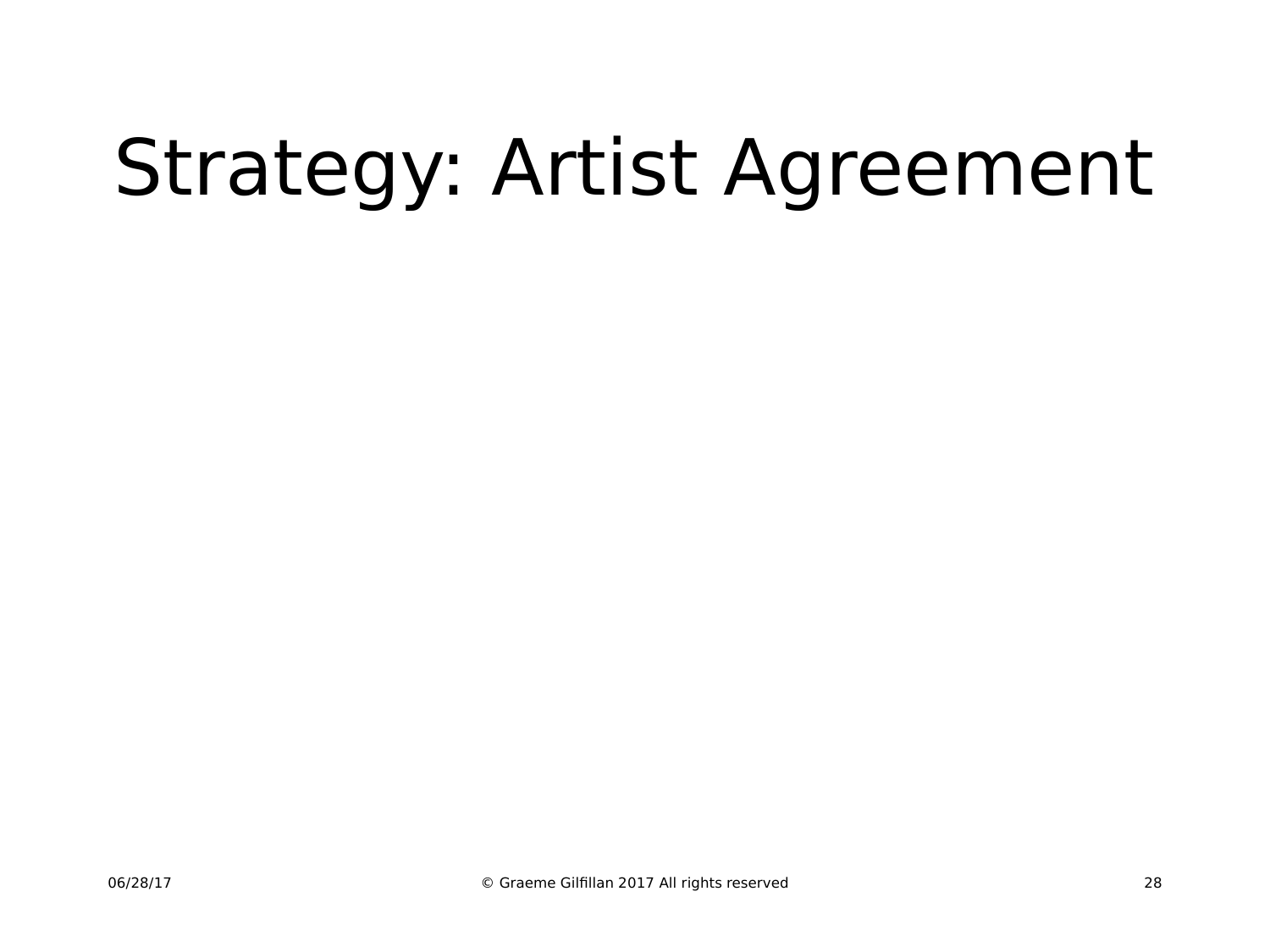# Strategy: CMOs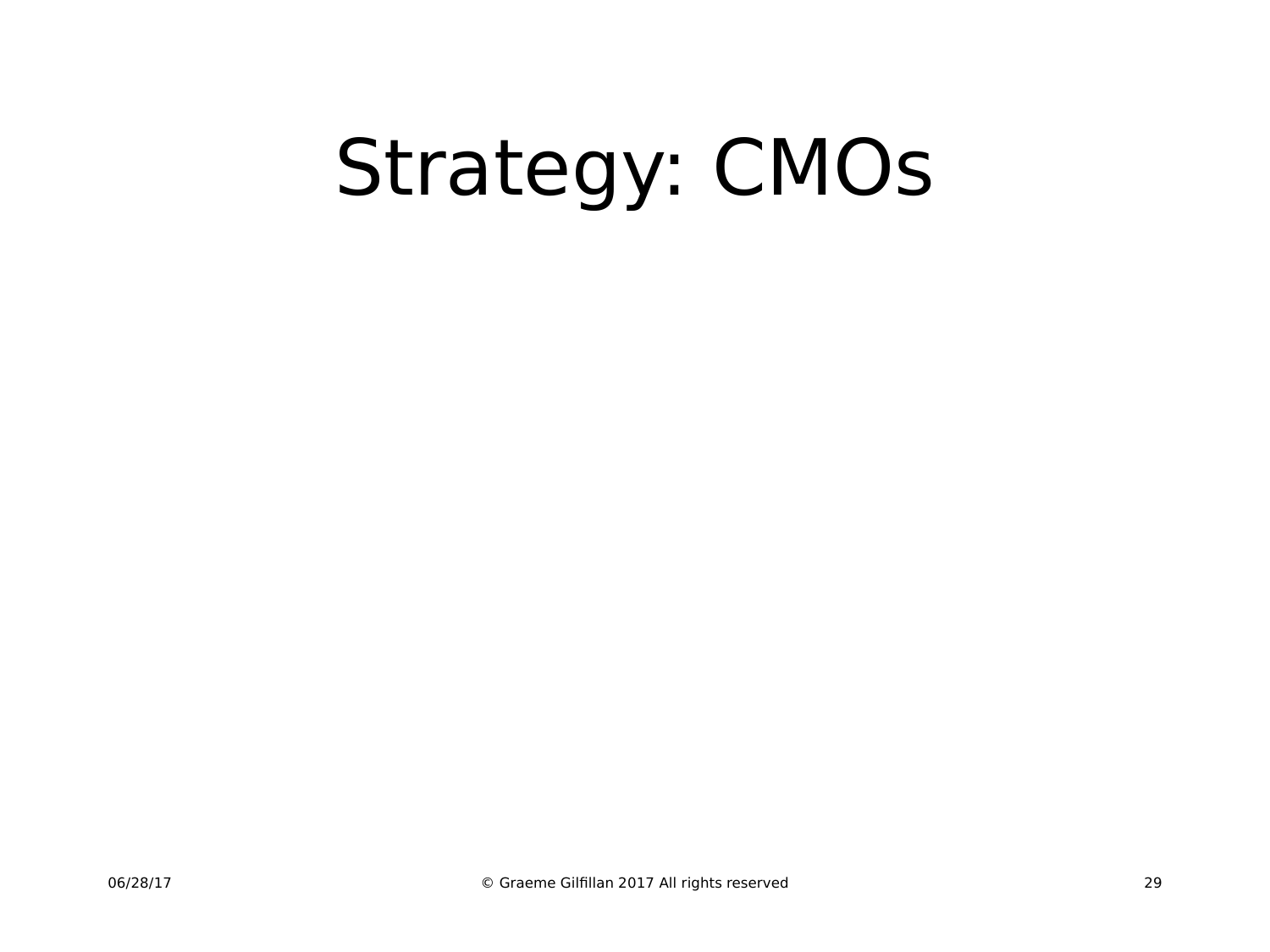# Strategy: Publishing Agreement